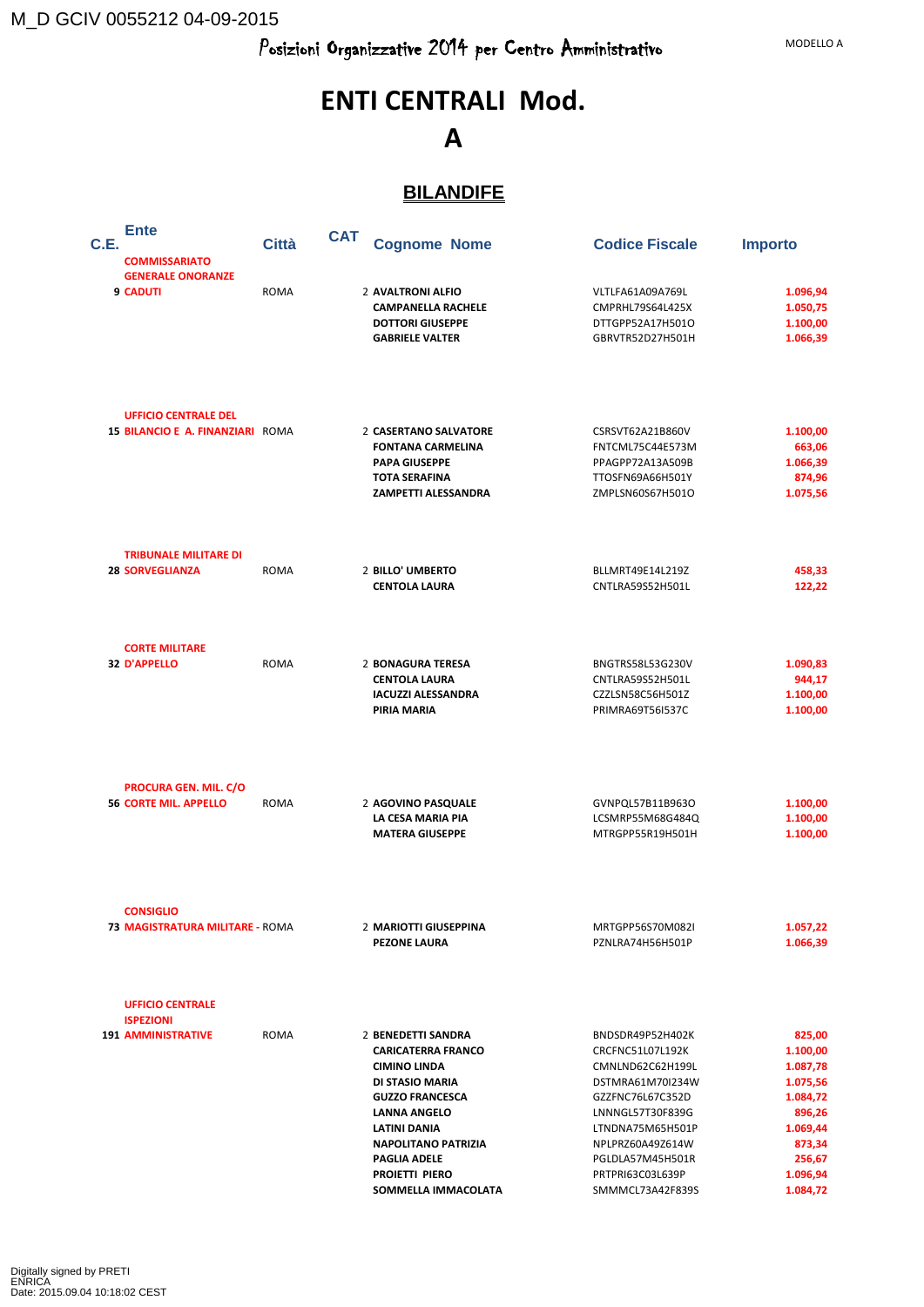**PROCURA GEN. MIL. C/O** 

| <b>334 CORTE CASSAZIONE</b>                                      | ROMA         | 2 BROCCO PAOLO<br><b>DAVI' GIULIA</b>                             | BRCPLA59B10H501H<br>DVAGLI60B67G273G                     | 1.100,00<br>1.090,83           |
|------------------------------------------------------------------|--------------|-------------------------------------------------------------------|----------------------------------------------------------|--------------------------------|
|                                                                  |              | <b>SEGREDIFESA</b>                                                |                                                          |                                |
| C.E. Ente                                                        | <b>Città</b> | <b>CAT</b><br><b>Cognome Nome</b>                                 | <b>Codice Fiscale</b>                                    | <b>Importo</b>                 |
| <b>CIRCOLO UFFICIALE DELLE</b><br><b>2 FORZE ARMATE D'ITALIA</b> | ROMA         | 2 CECORO ADRIANA ISABELLA                                         | CCRDNS57L53F052E                                         | 990,00                         |
| <b>SEGREDIFESA/DNA -</b>                                         |              |                                                                   |                                                          |                                |
| 21 ARMAEREO                                                      | ROMA         | 2 ANGELINI LUCIA                                                  | NGLLCU60T51H501Q                                         | 1.100,00                       |
|                                                                  |              | <b>BACCHETTA ROSA</b>                                             | BCCRSO61R45H501H                                         | 1.093,89                       |
|                                                                  |              | <b>BARBERINI LUCA</b>                                             | BRBLCU77B18H501N                                         | 1.100,00                       |
|                                                                  |              | <b>BONICA PIETRO DANIELE</b><br><b>BRANCONE MONICA</b>            | BNCPRD72T09C351I<br>BRNMNC73D55H501G                     | 1.100,00<br>1.054,17           |
|                                                                  |              | <b>CACCIATORI DOMENICO</b>                                        | CCCDNC69L27D451X                                         | 1.060,28                       |
|                                                                  |              | <b>CAPPIELLO ISABELLA</b>                                         | CPPSLL70B63L845D                                         | 1.100,00                       |
|                                                                  |              | <b>D'AVINO PASQUALE</b>                                           | DVNPQL76A10G813J                                         | 91,67                          |
|                                                                  |              | <b>FEOLA ANNAMARIA</b>                                            | FLENMR75T58B963U                                         | 1.096,94                       |
|                                                                  |              | <b>FERRARA MARIA</b>                                              | FRRMRA69H43H926Z                                         | 1.096,94                       |
|                                                                  |              | <b>GIOVANNINI STEFANO</b>                                         | GVNSFN71M15H501O                                         | 1.100,00                       |
|                                                                  |              | <b>GIRONI ALDO</b>                                                | GRNLDA77C26M272P                                         | 1.093,89                       |
|                                                                  |              | <b>GIUFRE' ANTONIO</b>                                            | GFRNTN62H09E836I                                         | 1.081,67                       |
|                                                                  |              | <b>LASCONI ORIETTA</b><br>LUSUARDI CLAUDIO                        | LSCRTT56M68D451A<br>LSRCLD53E09D037F                     | 1.084,72<br>1.090,83           |
|                                                                  |              | <b>MORETTI PAOLO</b>                                              | MRTPLA68H26C765H                                         | 1.100,00                       |
|                                                                  |              | <b>NEGRONI MARCO</b>                                              | NGRMRC67H23H501U                                         | 1.081,67                       |
|                                                                  |              | <b>ORTENZI ANDREA</b>                                             | RTNNDR73M03L182X                                         | 1.093,89                       |
|                                                                  |              | PASQUINO ANNALISA                                                 | PSQNLS72H53H501A                                         | 1.023,61                       |
|                                                                  |              | PATACCHIOLA TULLIO                                                | PTCTLL71C09A462V                                         | 1.087,78                       |
|                                                                  |              | <b>QUAGLIANI DOMENICO</b>                                         | QGLDNC51H05H501B                                         | 1.096,94                       |
|                                                                  |              | <b>RICCI MARCO</b>                                                | RCCMRC69R29H501I                                         | 1.096,94                       |
|                                                                  |              | <b>RICUCCI NATALIZIA</b>                                          | RCCNLZ62A70I480F                                         | 1.078,61                       |
|                                                                  |              | <b>SALOMONE MARCO</b>                                             | SLMMRC73L20G274N                                         | 1.087,78                       |
|                                                                  |              | SERAFINI MARIALUCIA STEFANIA                                      | SRFMLC71R66B500S                                         | 1.063,33                       |
|                                                                  |              | <b>SIDARI GIANFRANCO</b><br><b>SULLI PAOLO</b>                    | SDRGFR74C23H501K<br>SLLPLA71D07A345I                     | 1.081,67<br>1.090,83           |
|                                                                  |              | <b>TROMBETTA ALESSANDRA</b>                                       | TRMLSN69A46H501T                                         | 1.100,00                       |
|                                                                  |              | <b>VIOLI IOLANDA</b>                                              | VLILND66H52L845N                                         | 1.066,39                       |
|                                                                  |              | <b>ZELLI ANGELO</b>                                               | ZLLNGL54P21H501P                                         | 1.100,00                       |
| <b>UFFICIO AUTONOMO</b><br>39 LAVORI G.M. PER M.D.               | ROMA         | 2 CALABRESE FRANCESCO<br>PICCOLO ANGELA<br><b>TRUFELLI SIMONA</b> | CLBFNC53R07H501A<br>PCCNGL71S45Z401A<br>TRFSMN68R69H501N | 1.100,00<br>1.100,00<br>165,30 |
| <b>ISPETTORATO GENERALE</b>                                      |              | <b>1 BONSIGNORE GASPARE</b>                                       | BNSGPR53C21G273V                                         | 1.800,00                       |
| <b>57 DELLA SANITA' MILITARE</b>                                 | ROMA         | 2 RECCHIA LICIA                                                   | RCCLCI53L69G757B                                         | 1.084,72                       |
| <b>REGGIMENTO DI</b><br><b>63 MANOVRA INTERFORZE</b>             | ROMA         | 2 CATALFAMO ANGELO                                                | CTLNGL56E19H501M                                         | 1.054,17                       |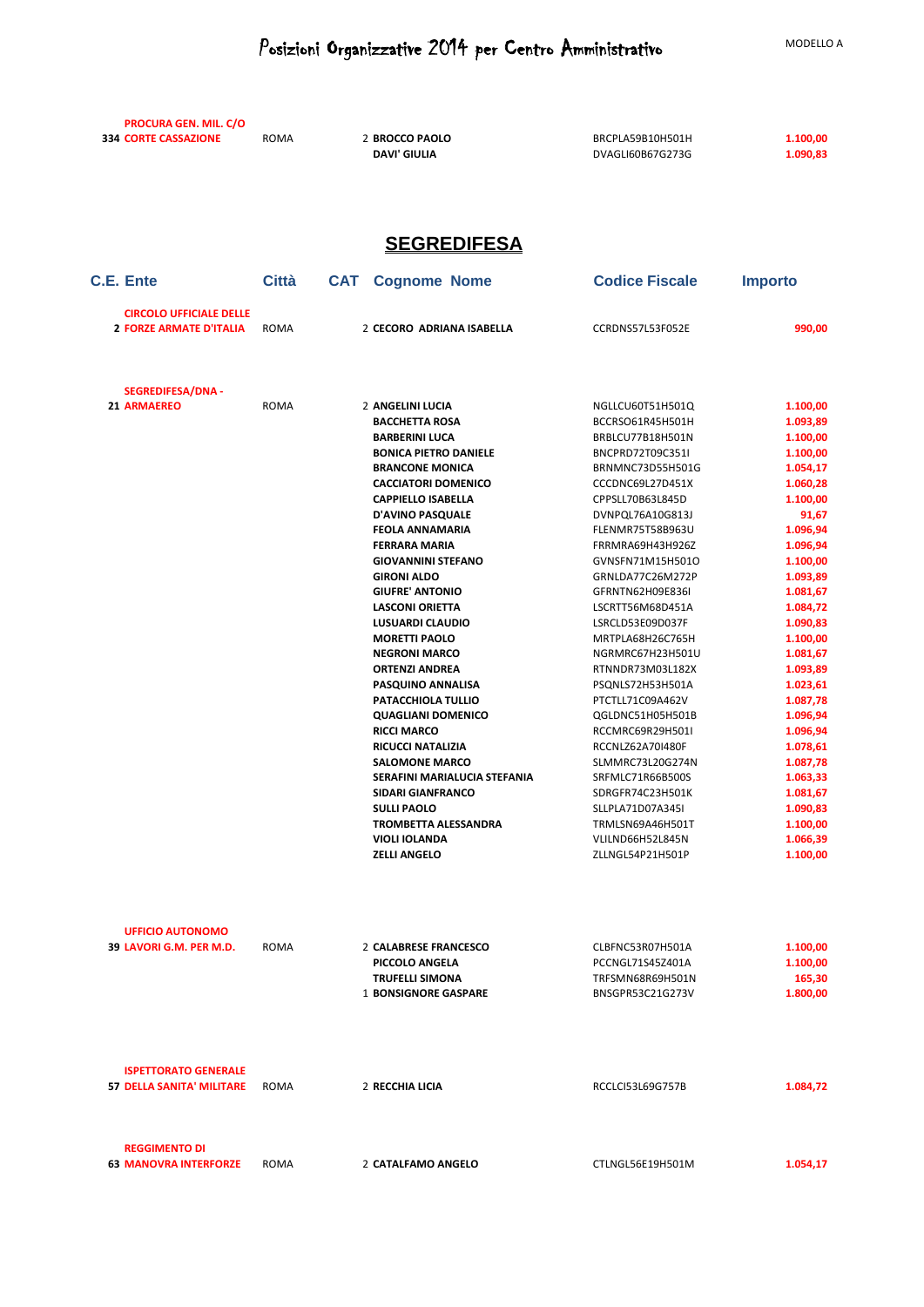| <b>DIREZIONE GENERALE PER</b>    |      |                                                        |                                      |                      |
|----------------------------------|------|--------------------------------------------------------|--------------------------------------|----------------------|
| <b>145 IL PERSONALE MILITARE</b> | ROMA | 2 ABETE FRANCESCA                                      | BTAFNC72E63H501E                     | 1.100,00             |
|                                  |      | <b>ALBERTI ROBERTA</b>                                 | LBRRRT65D64H501P                     | 1.072,50             |
|                                  |      | <b>ANGILELLA LUCIA</b>                                 | NGLLCU56L56D451W                     | 1.069,44             |
|                                  |      | <b>ATTANASIO SALVATORE</b><br><b>BARTOLINI ROBERTA</b> | TTNSVT65C08C351C<br>BRTRRT77A47H501L | 1.100,00<br>1.096,94 |
|                                  |      | <b>BATTAGLIA CATERINA ROSARIA</b>                      | BTTCRN70R64H224P                     | 1.069,44             |
|                                  |      | BEVILACQUA ANNA MARIA                                  | BVLNMR60R63A089J                     | 993,06               |
|                                  |      | <b>CAPALBO GABRIELLA</b>                               | CPLGRL73A49F112C                     | 1.093,89             |
|                                  |      | <b>CAPRABIANCA FABIO</b>                               | CPRFBA69R14H501R                     | 1.100,00             |
|                                  |      | <b>CARPINELLI ATTILIO</b>                              | CRPTTL75C30H501Q                     | 1.100,00             |
|                                  |      | <b>CARUSO GRAZIELLA</b>                                | CRSGZL59L49Z326S                     | 1.100,00             |
|                                  |      | <b>CHIARETTI MARINA</b>                                | CHRMRN68T64H501V                     | 1.100,00             |
|                                  |      | <b>COSTA CRISTINA</b>                                  | CSTCST65H56E958U                     | 809,02               |
|                                  |      | <b>CUOCCI BARBARA</b>                                  | CCCBBR73L45L049E                     | 1.100,00             |
|                                  |      | <b>D'AMBROSIO FRANCESCA</b><br><b>D'ANDREA SOFIA</b>   | DMBFNC73H70A717W<br>DNDSFO76P70L719A | 1.081,67<br>705,83   |
|                                  |      | DE SILVA DARIO                                         | DSLDRA66M01F839X                     | 1.057,22             |
|                                  |      | <b>DEFINA RAFFAELE</b>                                 | DFNRFL76T25F537H                     | 1.048,06             |
|                                  |      | <b>DEL SIGNORE DANIELA</b>                             | DLSDNL72R46H501A                     | 1.084,72             |
|                                  |      | DEMMA MARINA                                           | DMMMRN62C44A546H                     | 1.100,00             |
|                                  |      | DI DOMENICO PAOLA FILOMENA                             | DDMPFL60A61H501F                     | 1.075,56             |
|                                  |      | <b>DUMELLA DE ROSA GENNARO</b>                         | DMLGNR73A16A455A                     | 1.032,78             |
|                                  |      | <b>ESPOSITO LUIGI</b>                                  | SPSLGU70L11F839Z                     | 1.100,00             |
|                                  |      | <b>FELICI ALESSANDRA</b>                               | FLCLSN71T54H501B                     | 1.100,00             |
|                                  |      | <b>FIORAVANTI LELIA MARIA</b>                          | FRVLMR56B68H501U                     | 1.100,00             |
|                                  |      | <b>FORMICONE CHIARA</b><br><b>GAUDIO SERGIO</b>        | FRMCHR68M51A488K<br>GDASRG61R21H501T | 1.063,33<br>1.078,61 |
|                                  |      | <b>GIOFFRE' GLORIA</b>                                 | GFFGLR70T70D976P                     | 1.069,44             |
|                                  |      | <b>GISSI GILBERTO</b>                                  | GSSGBR74L30A662T                     | 1.100,00             |
|                                  |      | <b>GIULIANO EMANUELA</b>                               | GLNMNL73M41H501V                     | 1.081,67             |
|                                  |      | <b>IACI ANTONIO</b>                                    | CIANTN60P25H501D                     | 1.100,00             |
|                                  |      | <b>LABATE NATALE</b>                                   | LBTNTL61T12F112A                     | 1.100,00             |
|                                  |      | <b>LUCI STEFANO</b>                                    | LCUSFN58A17H501W                     | 1.100,00             |
|                                  |      | <b>MAROCCA AMANUELA</b>                                | MRCMNL62A50F880K                     | 1.066,39             |
|                                  |      | <b>MARTINELLI ANTONELLA</b>                            | MRTNNL60H42H501Y                     | 1.087,78             |
|                                  |      | <b>MASETTI DANIELA</b><br><b>MASTRELIA CRISTINA</b>    | MSTDNL65H43L840L<br>MSTCST75R69G975F | 1.096,94<br>1.045,00 |
|                                  |      | <b>MIGLINO PAOLO</b>                                   | MGLPLA67M23H501M                     | 1.054,17             |
|                                  |      | <b>NICOLINI ANTONIO</b>                                | NCLNTN58D12H501Q                     | 1.087,78             |
|                                  |      | <b>NOCETI LICIA</b>                                    | NCTLCI70A53H703R                     | 1.084,72             |
|                                  |      | <b>NUZZOLO ANGELA</b>                                  | NZZNGL74L61A783O                     | 1.100,00             |
|                                  |      | <b>ODDO MARIA GRAZIA</b>                               | DDOMGR66B67A132N                     | 1.023,61             |
|                                  |      | <b>ORIENTE GIANLUCA</b>                                | RNTGLC69T17G942J                     | 1.100,00             |
|                                  |      | PADOVANI ANNALISA                                      | PDVNLS59R41M095Q                     | 1.081,67             |
|                                  |      | PASCARELLA ANTONIO<br>PELLEGRINI CLAUDIA               | PSCNTN70B18A509H                     | 1.100,00             |
|                                  |      | PERCIAVALLE MARINA                                     | PLLCLD65P66H501N<br>PRCMRN73S59F839I | 1.100,00<br>1.052,07 |
|                                  |      | PETRERA ANNA                                           | PTRNNA67E49H501J                     | 1.032,78             |
|                                  |      | PIGNATELLI STEFANIA                                    | PGNSFN66T66H501T                     | 1.087,78             |
|                                  |      | PIPICELLI MARIO                                        | PPCMRA63C28F839F                     | 1.087,78             |
|                                  |      | POLEMI MAURIZIO                                        | PLMMRZ65P13G088M                     | 1.096,94             |
|                                  |      | <b>QUATTROCCHI PAOLA</b>                               | QTTPLA63D56H501T                     | 887,64               |
|                                  |      | <b>RECCHINI AGNESE</b>                                 | RCCGNS67E60H501N                     | 1.090,83             |
|                                  |      | <b>REGGIANI MANUELA</b>                                | RGGMNL74S67D773G                     | 1.057,22             |
|                                  |      | <b>RUSSO LUIGI</b><br><b>SANGIORGI ANNA</b>            | RSSLGU64L04A662M<br>SNGNNA53L66H501E | 485,83<br>1.066,39   |
|                                  |      | <b>SARGENTI MARCO</b>                                  | SRGMRC71T15H501C                     | 1.090,83             |
|                                  |      | <b>SBARDELLA LUCA</b>                                  | SBRLCU74D28E958Z                     | 1.100,00             |
|                                  |      | SENECA ALESSANDRA                                      | SNCLSN63P66H501Y                     | 1.054,17             |
|                                  |      | <b>SISTIGU DANIELA</b>                                 | SSTDNL70B55I452K                     | 1.100,00             |
|                                  |      | SPINELLI GIOVANNI ANTONIO                              | SPNGNN64B28H224T                     | 1.100,00             |
|                                  |      | <b>TARALLO CONCETTA</b>                                | TRLCCT74R59F839I                     | 1.057,22             |
|                                  |      | <b>TODARELLO DOMENICO</b>                              | TDRDNC62H11H501B                     | 1.075,56             |
|                                  |      | <b>TURCHET FRANCESCA</b>                               | TRCFNC64A68G888E                     | 1.066,39             |
|                                  |      | <b>VELLUSO PAOLA</b><br><b>VIGLIOTTI MARCO</b>         | VLLPLA72A57F839E<br>VGLMRC70H16H501I | 990,00<br>1.063,33   |
|                                  |      | <b>VITALI SIMONE</b>                                   | VTLSMN60M28H501A                     | 1.100,00             |
|                                  |      | <b>VOSO BIANCA MARIA</b>                               | VSOBCM71R54H703Y                     | 941,11               |
|                                  |      | <b>ZAULI ANTONELLA</b>                                 | ZLANNL59S57D458P                     | 1.100,00             |
|                                  |      |                                                        |                                      |                      |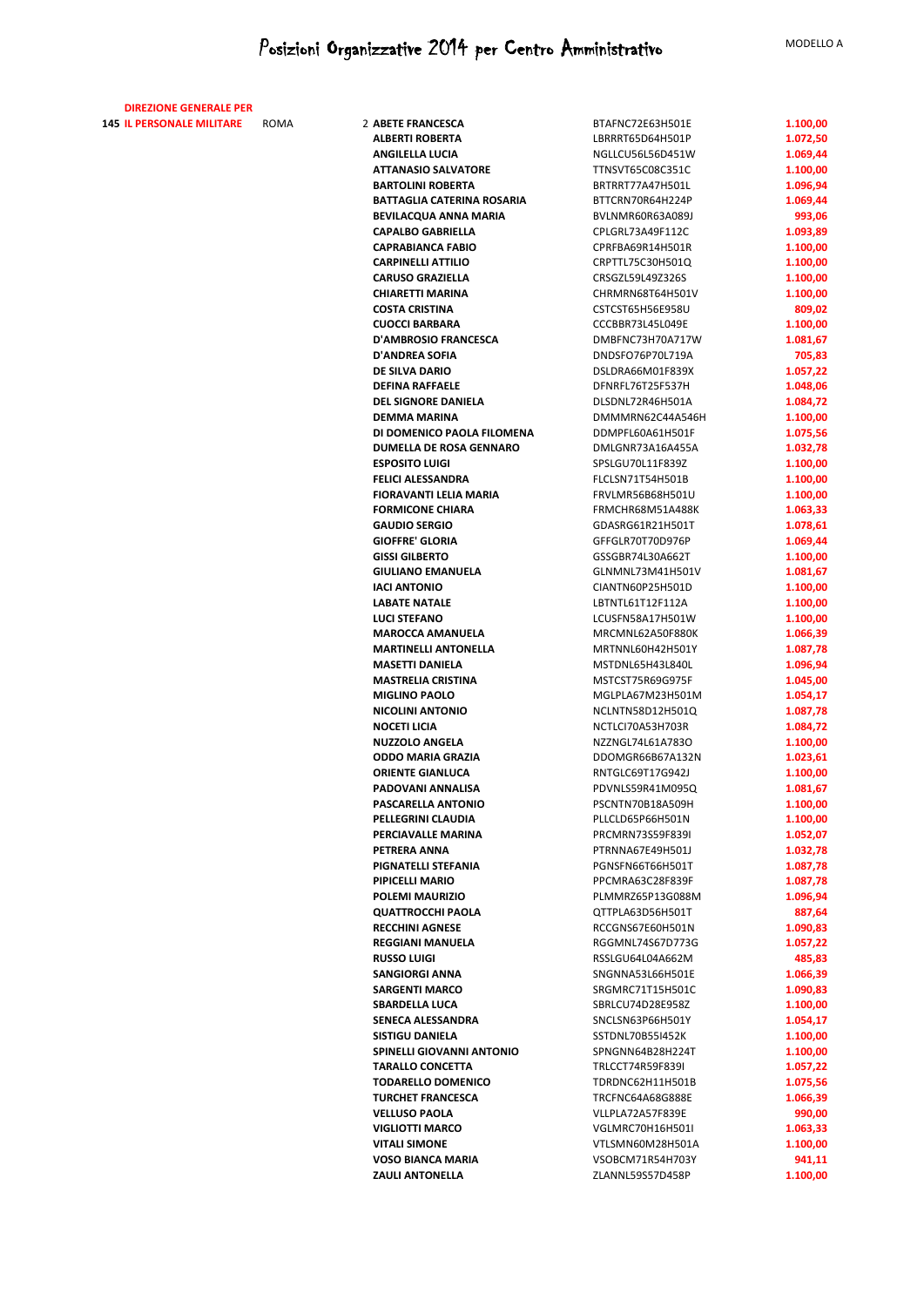| <b>STATO MAGGIORE DIFESA -</b>                   |             |                              |                  |          |
|--------------------------------------------------|-------------|------------------------------|------------------|----------|
| 233 REP. INFORM. SICUREZ.                        | ROMA        | 2 BENINCASA ELEONORA         | BNNLNR55S47Z345Z | 1.078,61 |
|                                                  |             | <b>CAPELLO MARIA DANIELA</b> | CPLMDN58H46F979L | 1.063,33 |
|                                                  |             | <b>CERRI MASSIMILIANO</b>    | CRRMSM73T16H501G | 1.093,89 |
|                                                  |             | <b>CUOMO CAMILLA</b>         | CMUCLL79R50F839I | 845,00   |
|                                                  |             | <b>LJUBETICH KSANDRA</b>     | LJBKND53H50Z118A | 928,00   |
|                                                  |             | <b>ORSINI DANIELE</b>        | RSNDNL83H22H501Q | 1.100,00 |
|                                                  |             | <b>PARISINI LIDIA</b>        | PRSLDI64P63H501J | 1.100,00 |
|                                                  |             | SALTARELLI AGOSTINO          | SLTGTN59T26F224O | 1.100,00 |
|                                                  |             |                              |                  |          |
|                                                  |             |                              |                  |          |
| <b>CENTRO DI FORMAZIONE</b>                      |             |                              |                  |          |
| <b>234 DELLA DIFESA</b>                          | ROMA        | 2 BONACCI SERGIO             | BNCSRG49B07H501B | 183,33   |
|                                                  |             | <b>COLONNA CARLA</b>         | CLNCRL63S61L113I | 1.014,44 |
|                                                  |             | DI MARIA ALFONSO             | DMRLNS60M05B288Z | 1.087,78 |
|                                                  |             | <b>LEONETTI LORETTA</b>      | LNTLTT64B50H501Q | 1.078,61 |
|                                                  |             | <b>MODESTI ALESSANDRO</b>    | MDSLSN75B15L103T | 1.100,00 |
|                                                  |             | SANNA' ANTONELLO             | SNNNNL55D08H501X | 1.100,00 |
|                                                  |             | <b>SIMONE ANTONIA</b>        | SMNNTN64D54L049F | 1.051,11 |
| UTT COSTRUZIONI E                                |             |                              |                  |          |
| <b>242 ARMAMENTI NAVALI</b>                      | ROMA        | 2 D'APICE ANGELA             | DPCNGL54P42H501L | 1.035,83 |
|                                                  |             | <b>DELLA MONICA PIETRO</b>   | DDLPTR59E30L860K | 1.100,00 |
|                                                  |             | <b>FORNARI FRANCESCO</b>     | FRNFNC51S05D972W | 1.100,00 |
|                                                  |             | <b>MARIANI EGIDIO</b>        | MNRGDE57E26I436X | 1.100,00 |
|                                                  |             | <b>NERI SILVIA</b>           | NRESLV71S60H501Q | 1.035,83 |
|                                                  |             |                              |                  |          |
| <b>SEGREDIFESA/DNA -</b><br>266 TELEDIFE         | <b>ROMA</b> | 2 BARBACCI ALESSANDRA        | BRBLSN74T61L117T | 1.093,89 |
|                                                  |             | <b>BELVEDERE GIAMPIERO</b>   | BLVGPR67T04H501I | 1.100,00 |
|                                                  |             | <b>CARAVELLO SALVATORE</b>   | CRVSVT61E22H501B | 1.100,00 |
|                                                  |             | <b>CARDARELLI GIANLUCA</b>   | CRDGLC75R06D653M | 1.100,00 |
|                                                  |             | <b>CIORBA ALESSANDRO</b>     | CRBLSN75A14M082N | 1.100,00 |
|                                                  |             | <b>DELL'API ENZO</b>         | DLLNZE55T06H501Z | 1.087,78 |
|                                                  |             | DI PASQUALE ORIETTA          | DPSRTT69E58H501F | 1.057,22 |
|                                                  |             | FERRARA MARIA CRISTINA       | FRRMCR69E58H501T | 1.081,67 |
|                                                  |             | <b>GRIMALDI PASQUALE</b>     | GRMPQL73A07H703V | 1.087,78 |
|                                                  |             | <b>GULLO EMILIA</b>          | GLLMLE72T59F839B | 1.087,78 |
|                                                  |             | <b>MARMORALE MIRIAM</b>      | MRMMRM64P46L483F | 1.087,78 |
|                                                  |             | <b>MENDITTO MARINA</b>       | MNDMRN61H61H501A | 1.090,83 |
|                                                  |             | <b>MONTANINO NICOLETTA</b>   | MNTNLT57A59G283Y | 1.084,72 |
|                                                  |             | <b>MONTAUTI LUCIANO</b>      | MNTLCN73B21A132A | 1.100,00 |
|                                                  |             | <b>MONTEFUSCO FILOMENA</b>   | MNTFMN56L46F839P | 1.096,94 |
|                                                  |             | <b>MOSCA ADELE</b>           | MSCDLA60E42I820H | 1.100,00 |
|                                                  |             | MUTALIPASSI ANNA MARIA       | MTLNMR72L66H703I | 1.054,17 |
|                                                  |             | <b>SCHIARITI MARIA</b>       | SCHMRA67A56F537C | 1.087,78 |
|                                                  |             | SFERRAZZA VINCENZO           | SFRVCN72D18G273F | 1.096,94 |
|                                                  |             | SIRIANNI MARIA GRAZIA        | SRNMGR62M64H501H | 1.100,00 |
|                                                  |             | <b>TORTORA MICHELE</b>       | TRTMHL50M21F839K | 1.008,26 |
|                                                  |             | <b>VALERIO CLAUDIA</b>       | VLRCLD72A43H501L | 1.053,07 |
|                                                  |             |                              |                  |          |
| <b>SEGREDIFESA/DNA -</b><br><b>304 GENIODIFE</b> | ROMA        | 2 ALOISI ILARIA              | LSALRI76D70C773R | 1.058,11 |
|                                                  |             | APUZZO ANNAMARIA             | PZZNMR61P65G762P | 1.084,72 |
|                                                  |             | BONADONNA AMANUELLA ADELE    | BNDMLL53S53L274P | 1.096,94 |
|                                                  |             | <b>CALANDRUCCIO CATERINA</b> | CLNCRN73M48F839M | 1.057,22 |
|                                                  |             | <b>CAMERO MIRELLA</b>        | CMRMLL57L55H501K | 1.069,44 |
|                                                  |             | <b>CILIBERTI CLAUDIO</b>     | CLBCLD58S08G632C | 1.100,00 |
|                                                  |             | <b>CILLI RENATO</b>          | CLLRNT57A01D452P | 1.072,50 |
|                                                  |             | <b>COCCIANTELLI LIDIA</b>    | CCCLDI57M57A345S | 1.063,33 |
|                                                  |             | <b>COLOGNESE ROBERTA</b>     | CLGRRT64M53H501O | 1.100,00 |
|                                                  |             | <b>DAGA PAOLO</b>            | DGAPLA54M20H501N | 1.084,72 |
|                                                  |             | D'ALFONSO IVANA              | DLFVNI71P53H501D | 1.096,94 |
|                                                  |             |                              |                  |          |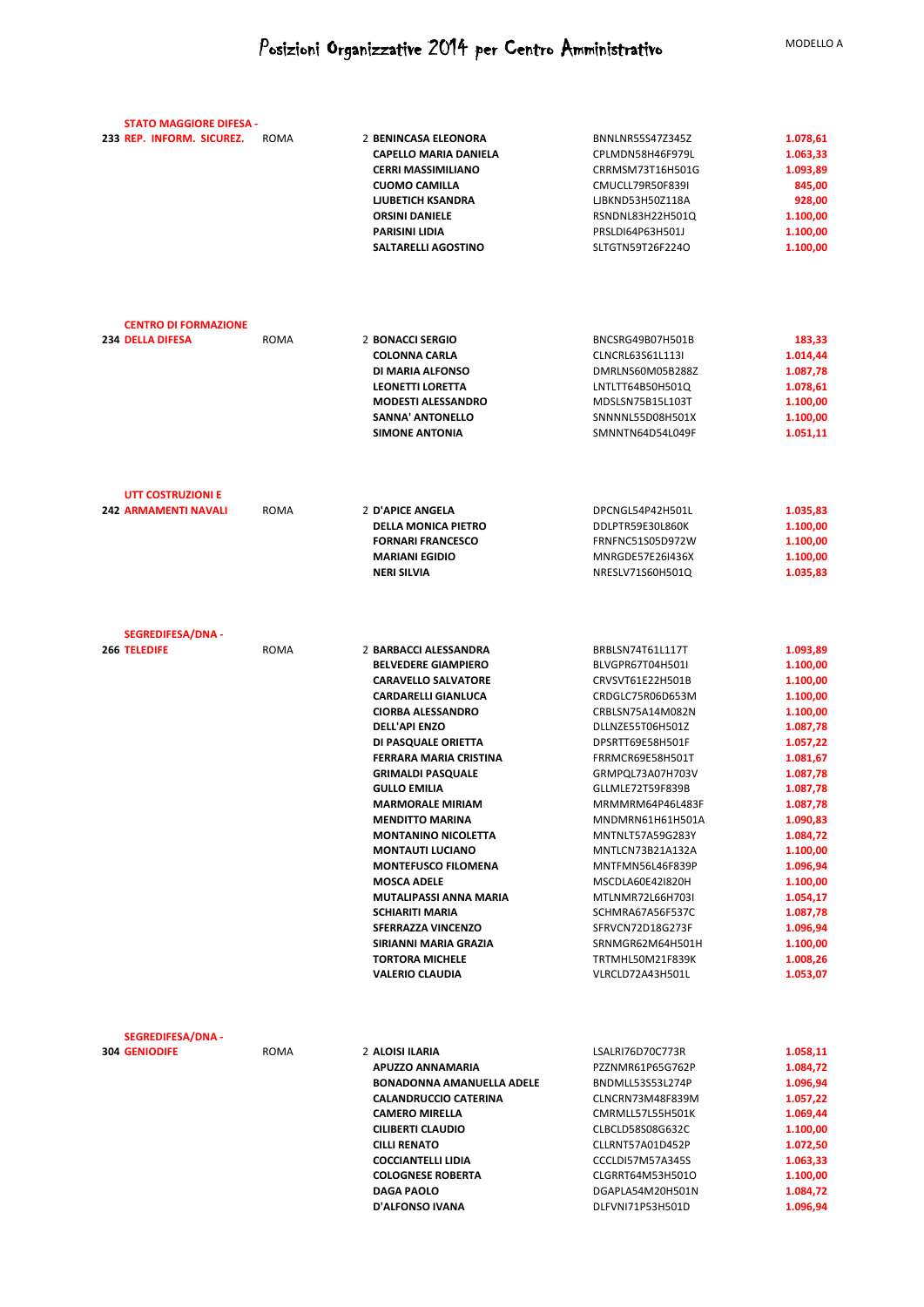|                   |      | <b>DE SIMONE ANTONIO</b>                              | DSMNTN72S21B963V                            | 1.100,00             |
|-------------------|------|-------------------------------------------------------|---------------------------------------------|----------------------|
|                   |      | DI DONNA MANUELA                                      | DDNMNL76B49H501L                            | 660,00               |
|                   |      | DI SALVO MARIA LETIZIA                                | DSLMLT70R71G273R                            | 956,27               |
|                   |      | <b>FEDELE RITA</b>                                    | FDLRTI74D69F839G                            | 1.100,00             |
|                   |      | <b>FRANCO MARCO</b><br><b>FRANCO NICOLETTA</b>        | FRNMRC51A01H501D<br>FRNNLT56A55H501O        | 1.100,00<br>1.048,06 |
|                   |      | <b>GIARDINI ADRIANO</b>                               | GRDDRN64L08H501V                            | 1.096,94             |
|                   |      | <b>GOIO FRANCO</b>                                    | GOIFNC65D11H501T                            | 1.090,83             |
|                   |      | <b>GREVI LAURA</b>                                    | GRVLRA59M65L483Z                            | 1.075,56             |
|                   |      | <b>IMPERIALI ALESSANDRA</b>                           | MPRLSN67D68H501V                            | 514,43               |
|                   |      | LA BELLA ANDREA                                       | LBLNDR65D03H501W                            | 1.069,44             |
|                   |      | LIPARULO CLAUDIO                                      | LPRCLD56B10H834R                            | 1.096,94             |
|                   |      | <b>MANCUSO MAURIZIO</b>                               | MNCMRZ49A23H501Z                            | 91,67                |
|                   |      | <b>MARIANI ILARIA</b><br><b>MARINO MARIA IMMA</b>     | MRNLRI69R56F839A<br>MRNMMM71T64F839K        | 641,67<br>1.100,00   |
|                   |      | <b>MARTINOTTI DANIELA</b>                             | MRTDNL60B66H501J                            | 1.057,22             |
|                   |      | <b>MASTRANGELI ANGELO</b>                             | MSTNGL55A16A449C                            | 1.100,00             |
|                   |      | <b>MESSINEO VITTORIO</b>                              | MSSVTR61C20H501O                            | 550,00               |
|                   |      | <b>MILAZZO ANGELA</b>                                 | MLZNGL64L48C347L                            | 1.072,50             |
|                   |      | <b>NEGOSCI ROMANO</b>                                 | NGSRMN52M30L390V                            | 873,89               |
|                   |      | <b>ORSINI FRANCO</b>                                  | RSNFNC52R24E812G                            | 1.087,78             |
|                   |      | <b>PAPAROZZI FRANCESCO</b>                            | PPRFNC62E09H501Q                            | 1.051,11             |
|                   |      | PEZZELLA ELEONORA<br>PITTORRU PAOLO                   | PZZLNR75E64H501J<br>PTTPLA65D19H501U        | 1.081,67<br>1.090,83 |
|                   |      | <b>RAO GIOVANNA</b>                                   | RAOGNN60M55H501Z                            | 1.090,83             |
|                   |      | <b>ROSSI ASSUNTA</b>                                  | RSSSNT63E68H501L                            | 1.100,00             |
|                   |      | SABATINI ALESSANDRO                                   | SBTLSN76H20H501W                            | 548,47               |
|                   |      | <b>SCIONTI CATERINA</b>                               | SCNCRN52B45C747Z                            | 1.084,72             |
|                   |      | <b>SIRAVO FABIO</b>                                   | SRVFBA65L31H501N                            | 1.078,61             |
|                   |      | <b>TROPIA ALFONSO</b>                                 | TRPLNS67S01H501H                            | 1.060,28             |
|                   |      | <b>TRUNCELLITO ANTONIETTA</b><br><b>VALENTE MARIO</b> | <b>TRNNNT60H55H888Y</b><br>VLNMRA49M19L049A | 1.066,39<br>733,33   |
|                   |      | <b>VASSALLO ELEONORA</b>                              | VSSLNR60M55H501D                            | 1.078,61             |
|                   |      | <b>VIGGIANO CINZIA</b>                                | VGGCNZ61L65E506T                            | 1.023,61             |
|                   |      | ZAMPA VALENTINA                                       | ZMPVNT64D59F839Q                            | 1.087,78             |
|                   |      |                                                       |                                             |                      |
|                   |      |                                                       |                                             |                      |
| SEGREDIFESA/DNA - |      |                                                       |                                             |                      |
| <b>TERRARM</b>    | ROMA | 2 AIELLO DEBORA                                       | LLADBR65E68H501G                            | 1.194,33             |
|                   |      | <b>AMENDOLA PAOLA</b>                                 | MNDPLA60T51H501H                            | 1.029,72             |
|                   |      | <b>ASCIONE DANILO</b><br><b>BONANNI NOEMI</b>         | SCNDNL60L02H592W<br>BNNNMO72P56H501K        | 1.093,89<br>1.038,89 |
|                   |      | <b>BORTOLOMIOL LAURA</b>                              | BRTLRA52R68M208E                            | 999,17               |
|                   |      | <b>CENCI BERNARDINO</b>                               | CNCBNR49L11A704G                            | 641,67               |
|                   |      | <b>CIPRIANI DOMENICO DANTE</b>                        | CPRDNC50E28C492R                            | 1.096,94             |
|                   |      | <b>CUOGHI MASSIMO</b>                                 | CGHMSM77R30H501Q                            | 1.011,39             |
|                   |      | <b>D'AMICO ENRICO</b>                                 | DMCNRC73E06H501H                            | 449,17               |
|                   |      | DE ANNA PAOLA                                         | DNNPLA68A71H501G                            | 1.012,00             |
|                   |      | DE LUCIA GIUSEPPE<br>DE MARTINO BARBARA               | DLCGPP54R19H501K<br>DMRBBR68T43H501J        | 1.084,72<br>1.090,83 |
|                   |      | DI BLASI GIUSEPPE MARIA                               | DBLGPP75P12G511J                            | 1.093,89             |
|                   |      | DI MAURO ROSANNA                                      | DMRRNN60M44E532S                            | 1.057,22             |
|                   |      | <b>DISSEGNA VALERIA</b>                               | DSSVLR74M44H501V                            | 1.041,94             |
|                   |      | <b>FUSARO COSIMO</b>                                  | FSRCSM55S28D005D                            | 534,72               |
|                   |      | <b>GAMBERALE SILVIA</b>                               | GMBSLV60B41H501F                            | 1.032,78             |
|                   |      | <b>GOFFREDO ORNELLA</b>                               | GFFRLL63S51F839S                            | 1.045,00             |
|                   |      | <b>GUARRACINO GIULIA</b><br><b>LANNA MAURIZIO</b>     | GRRGLI54R52H501J<br>LNNMRZ56H07L639D        | 1.048,06<br>886,11   |
|                   |      | <b>LEONE CONCETTA</b>                                 | LNECCT66M59H501H                            | 1.023,61             |
|                   |      | <b>LULLI VANNA</b>                                    | LLLVNN52C42G274Z                            | 284,17               |
|                   |      | <b>MAGGI LUIGI</b>                                    | MGGLGU55S14C390O                            | 1.100,00             |
|                   |      | <b>MARCHETTI ROSSANA</b>                              | MRCRSN63S51H501H                            | 986,94               |
|                   |      | <b>MARMORALE VITTORIA</b>                             | MRMVTR66S44L483E                            | 1.012,00             |
|                   |      | <b>MERLINO RITA</b><br>PARRINELLO DANIELA             | MRLRTI59A52H501B<br>PRRDNL66T69H501O        | 1.510,48<br>1.026,67 |
|                   |      | PERAZZA GIULIANA                                      | PRZGLN63A68M092H                            | 1.066,39             |
|                   |      | PERRELLI ADELE                                        | PRRDLA53A46G942D                            | 1.023,61             |
|                   |      | PICCIONI GIORDANA                                     | PCCGDN68M45H501K                            | 1.081,67             |
|                   |      | PLUTINO GIOVANNA                                      | PLTGNN72B51H224K                            | 1.087,78             |
|                   |      | POLITANO FABIO<br><b>PULIERI VINCENZO</b>             | PLTFBA76D30H501J<br>PLRVCN51L15H501J        | 1.100,00<br>1.057,22 |

**311**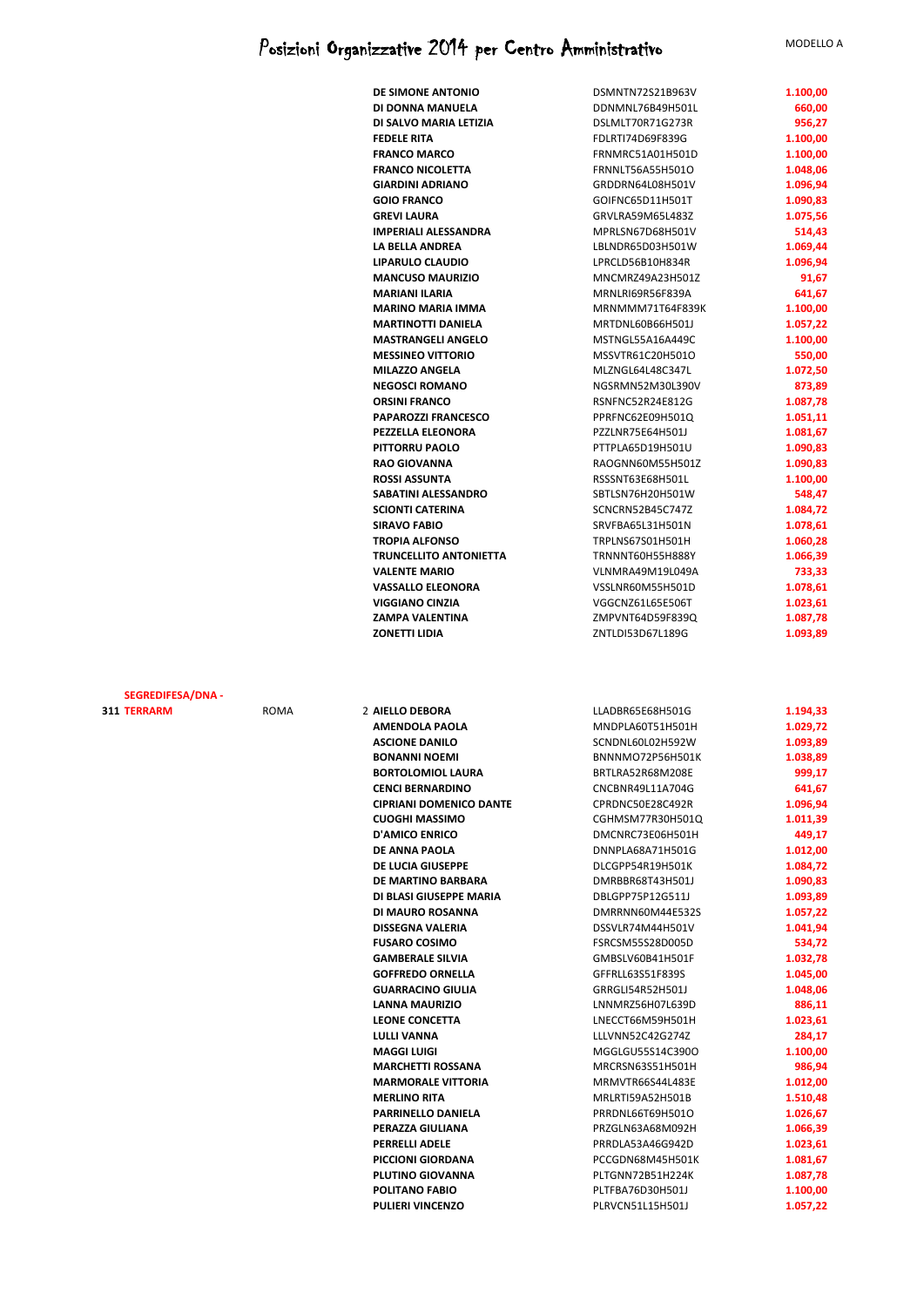| SARANITI DANIELA         | SRNDNL60P53H501D | 1.090,83 |
|--------------------------|------------------|----------|
| <b>VALERIO GELSOMINA</b> | VLRGSM61T45D708P | 1.078,61 |
| VISCARDI ALESSANDRA      | VSCLSN74D57H703U | 1.081,67 |

| <b>DIREZIONE GENERALE</b>                |      |                                       |                  |          |
|------------------------------------------|------|---------------------------------------|------------------|----------|
| <b>DELLA PREVIDENZA</b>                  |      |                                       |                  |          |
| <b>MILITARE E DELLA LEVA</b>             |      |                                       |                  |          |
| 319 (PREVIMIL)                           | ROMA | 2 AURELI DONATELLA                    | RLADTL59T67H501X | 1.100,00 |
|                                          |      | <b>BARBALACE SILVANA</b>              | BRBSVN50D53F537Y | 1.100,00 |
|                                          |      | <b>BERNARD DONATELLA</b>              | BRNDTL56R69L483Y | 1.078,61 |
|                                          |      | <b>CANGINI PATRIZIA</b>               | CNGPRZ59S47H501A | 1.084,72 |
|                                          |      | <b>D'ANGELO DANIELA</b>               | DNGDNL64A68F839G | 1.000,76 |
|                                          |      | D'ANGELO PATRIZIA                     | DNGPRZ60S54H501O | 1.051,11 |
|                                          |      | DE PASTENA ANTONIO                    | DPSNTN55A04H501S | 1.084,72 |
|                                          |      | DI NUZZO MICHELINA                    | DNZMHL64B59E791C | 1.100,00 |
|                                          |      | <b>DURANTE DANIELE</b>                | DRNDNL67P03H501A | 1.087,78 |
|                                          |      | <b>FERRARA RITA</b>                   | FRRRTI66R70A251U | 1.100,00 |
|                                          |      | <b>FIORELLI CINZIA</b>                | FRLCNZ63R48G478P | 1.090,83 |
|                                          |      | <b>FORNARO MARIA IMMACOLATA</b>       | FRNMMM56H54H501G | 1.023,61 |
|                                          |      | <b>GIANFICO ROSA MARIA</b>            | GNFRMR60H44G964Y | 999,17   |
|                                          |      | <b>GILARDI NADIA</b>                  | GLRNDA63D65H501O | 1.100,00 |
|                                          |      | <b>GIULIOCESARE TIZIANA</b>           | GLCTZN62M50H501R | 1.075,56 |
|                                          |      | <b>GRISOLIA MICHELE</b>               | GRSMHL74L09D086B | 1.100,00 |
|                                          |      | <b>GUTTUSO MARIA LUISA MARGHERITA</b> | GTTMLS72S56C351R | 1.078,61 |
|                                          |      | <b>IMBIMBO MARIA ALBERTA</b>          | MBMMLB58C54H501K | 366,67   |
|                                          |      | <b>LEVANTE ALBERTO</b>                | LVNLRT70H29H501E | 177,22   |
|                                          |      | <b>MARAZITA TERESA</b>                | MRZTRS73P69D086Y | 1.093,89 |
|                                          |      | <b>MAROCCHINI IRIS</b>                | MRCRSI71B65H501E | 1.054,17 |
|                                          |      | <b>MINETOLA STELLA</b>                | MNTSLL74M71H501O | 1.084,72 |
|                                          |      | <b>MONTI CLAUDIA</b>                  | MNTCLD65A59H501R | 951,81   |
|                                          |      | <b>MURGIA MANUELA</b>                 | MRGMNL74S54G113Y | 1.054,17 |
|                                          |      | <b>NESTA SIMONETTA</b>                | NSTSNT65A69H501V | 1.066,39 |
|                                          |      | <b>NOVI RICCARDO</b>                  | NVORCR56M18H501M | 1.100,00 |
|                                          |      |                                       |                  |          |
|                                          |      | <b>NUCCI UMBERTO</b>                  | NCCMRT51C31H501E | 1.100,00 |
|                                          |      | PERRICONE FELICIA                     | PRRFLC53L54H501P | 733,33   |
|                                          |      | POMPILI MARIANO                       | PMPMRN56S22D591K | 1.054,17 |
|                                          |      | <b>PROPERSI MARINA</b>                | PRPMRN60H56H501Y | 1.081,67 |
|                                          |      | RASOLA ROCCHINO ANGELO LEON           | RSLRCH64M02G942H | 1.100,00 |
|                                          |      | <b>ROSSI CLAUDIA</b>                  | RSSCLD68L55F839K | 1.041,94 |
|                                          |      | <b>ROTONDI ADRIANO</b>                | RTNDRN69M16A720T | 275,00   |
|                                          |      | <b>RUSSO ANTONIETTA</b>               | RSSNNT60B57H501R | 1.100,00 |
|                                          |      | SABATANO MASSIMO                      | SBTMSM67A15H501Q | 1.100,00 |
|                                          |      | <b>SALLOUM DANIELA</b>                | SLLDNL52H47H501E | 1.081,67 |
|                                          |      | SALVATORI ANGELA FRANCESCA            | SLVNLF58R54H501O | 1.075,56 |
|                                          |      | <b>SANTORO ROSSELLA</b>               | SNTRSL74B55F839K | 293,33   |
|                                          |      | <b>SARLO ANNAMARIA</b>                | SRLNMR58B42H501B | 1.063,33 |
|                                          |      | <b>SCHIRRU PATRIZIA</b>               | SCHPRZ57S54H501P | 1.041,94 |
|                                          |      | <b>SERGES NICOLETTA</b>               | SRGNLT52T62H501K | 1.100,00 |
|                                          |      | <b>SPAZIANI MARIA</b>                 | SPZMRA60B43H501M | 1.100,00 |
|                                          |      | <b>TALAMO MARIA</b>                   | TLMMRA62T43H501V | 1.035,83 |
|                                          |      | TAMBURRINI CATERINA                   | TMBCRN59C66B963C | 1.090,83 |
|                                          |      | <b>TATTONI SILVIA</b>                 | TTTSLV76P65H501Z | 1.084,72 |
|                                          |      | <b>VILLANI RENZO</b>                  | VLLRNZ65B24H501I | 1.100,00 |
|                                          |      | <b>VITALI ANTONIO</b>                 | VTLNTN65L18H501H | 711,94   |
|                                          |      |                                       |                  |          |
| <b>337 CENTRO ALTI STUDI DIFESA ROMA</b> |      | 2 LUCIDI NADIA                        | LCDNDA60S56G022Q | 1.054,17 |
|                                          |      | <b>PASCUCCI LUCINA</b>                | PSCLCN63T47H501Y | 1.069,44 |
|                                          |      | <b>TIEZZI MONICA</b>                  | TZZMNC60B53H501N | 1.100,00 |
|                                          |      | <b>VELARDI LAURA</b>                  | VLRLRA69M46H501Z | 1.100,00 |
| SEGREDIFESA/DNA -                        |      |                                       |                  |          |
| <b>342 NAVARM</b>                        | ROMA | 2 ACQUARO FRANCESCO                   | CQRFNC71L24H501F | 1.020,56 |
|                                          |      | <b>CAPUANO GIUSEPPE</b>               | CPNGPP65D06H703H | 1.032,78 |
|                                          |      | <b>CECCHI BARBARA</b>                 | CCCBBR72H50D969T | 1.096,94 |
|                                          |      | <b>CONSORTE PATRIZIA</b>              | CNSPRZ56T41H501F | 1.063,33 |
|                                          |      | D'AMATO ERMELINDA                     | DMTRLN58P43H808R | 1.081,67 |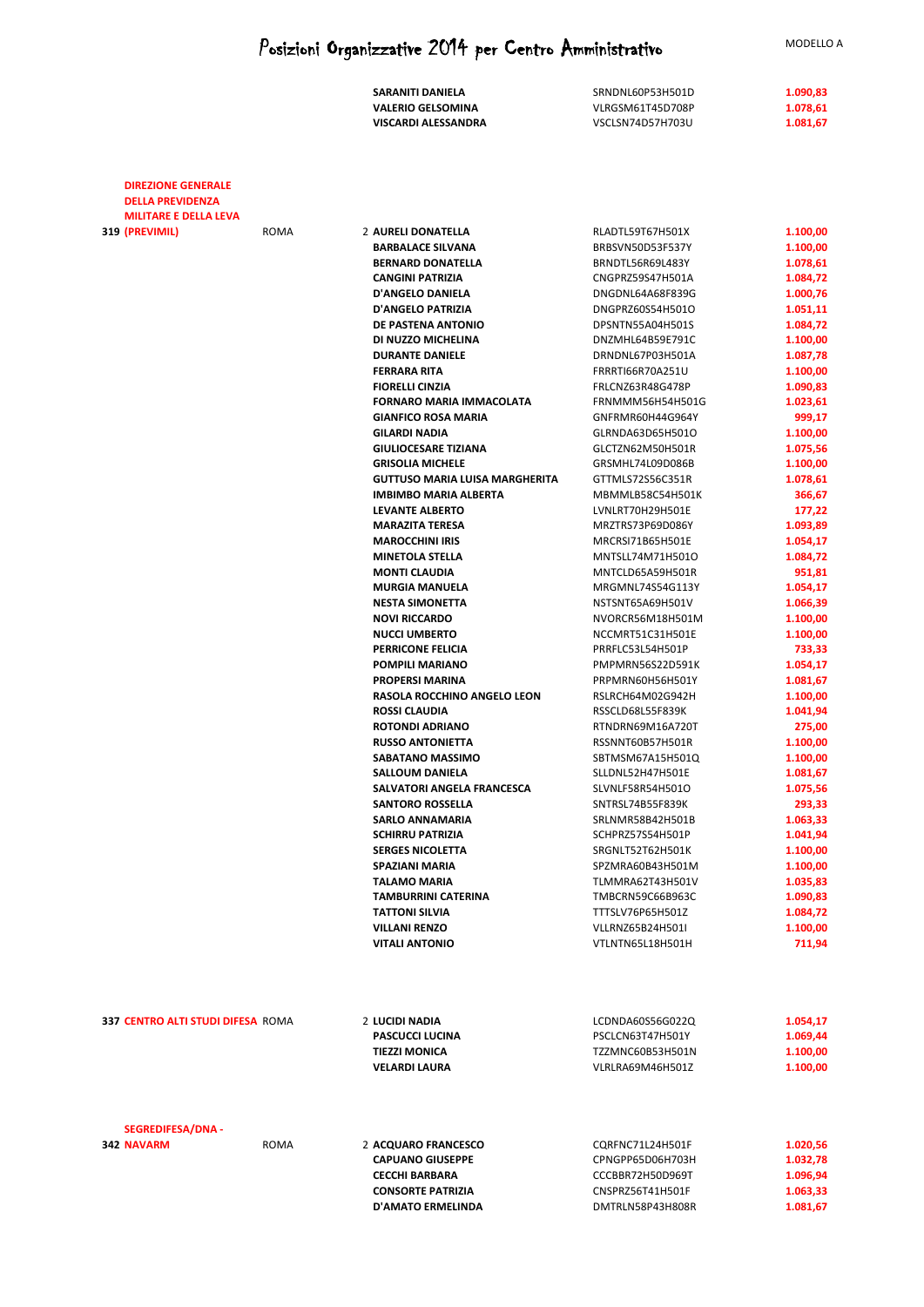| DEL BUONO PATRIZIA         | DLBPRZ59M59H501W | 1.081,67 |
|----------------------------|------------------|----------|
| <b>FORCINA DANIELA</b>     | FRCDNL65D57E098V | 1.096,94 |
| <b>GRECI FELICIA</b>       | GRCFLC72T66H501S | 1.090,83 |
| <b>IADEVAIA PAOLA</b>      | DVIPLA62T42H501W | 1.084,72 |
| <b>MANISCALCO LIVIA</b>    | MNSLVI67H49C351U | 1.090,83 |
| <b>MINGIONE ANDREA</b>     | MNGNDR76B14H501G | 241,39   |
| <b>PANICO SANTA</b>        | PNCSNT52A45A024T | 1.096,94 |
| PARENTI CLAUDIO            | PRNCLD53D19G274R | 1.100,00 |
| <b>PATERNOSTRO GENNARO</b> | PTRGNR59M24B715A | 1.090,83 |
| PERSICO MARIA GABRIELLA    | PRSMGB64C41E506Q | 892,85   |
| <b>PICCIONE TIZIANA</b>    | PCCTZN70E55F158I | 1.087,78 |
| PIETROSANTO ANTONELLA      | PTRNNL69L58D662Z | 1.078,61 |
| <b>RUOCCO SAVERIA</b>      | RCCSVR72S43F839U | 1.084,72 |
| <b>SAVINI MARCO</b>        | SVNMRC60P27H501C | 1.093,89 |
| SUSANNA CLELIA             | SSNCLL72D69C352J | 976,81   |

#### **SEGRETARIATO GENERALE**

| 345 DIFESA E | D. N. A. | ROMA | 2 ARATA ANNA                  | RTANNA58L71E091D | 980,83   |
|--------------|----------|------|-------------------------------|------------------|----------|
|              |          |      | <b>ARDOVINO SILVANA</b>       | RDVSVN52T51F839J | 271,94   |
|              |          |      | <b>ARENA PAOLA</b>            | RNAPLA60S47D086M | 953,33   |
|              |          |      | <b>BASIGLINI FRANCO</b>       | BSGFNC51E11E975Z | 1.087,78 |
|              |          |      | <b>BATTAGLIA SILVIA</b>       | BTTSVD72A45H224V | 1.090,83 |
|              |          |      | <b>BIONDI SERGIO</b>          | BNDSRG52H07H501R | 1.060,28 |
|              |          |      | <b>BONINA GIUSEPPE</b>        | BNNGPP74E10F158O | 1.100,00 |
|              |          |      | <b>BONOMETTI FRANCESCO</b>    | BNMFNC68T31H501O | 1.041,94 |
|              |          |      | <b>BOTTARI MARIA</b>          | BTTMRA56M60F158W | 1.078,61 |
|              |          |      | <b>BRACIGLIANO ANNA</b>       | BRCNNA82L68A717K | 1.054,17 |
|              |          |      | <b>CAMINITI VALERIA</b>       | CMNVLR70A68H501M | 901,39   |
|              |          |      | <b>CLEMENTE MARIA PAOLA</b>   | CLMMPL59H69F257C | 974,72   |
|              |          |      | <b>CROBEDDU STEFANO</b>       | CRBSFN75E20H501Q | 1.093,89 |
|              |          |      | <b>D'ACHILLE ALDO</b>         | DCHLDA52C20H501J | 1.084,72 |
|              |          |      | D'AVENIO ALESSANDRA           | DVNSDR60L62B604P | 1.096,94 |
|              |          |      | <b>DE GUIDI MARCO</b>         | DGDMRC65D24H501W | 1.093,89 |
|              |          |      | DE NICOLA PAOLA               | DNCPLA70E61F839U | 1.066,39 |
|              |          |      | <b>DELLA PERUTA IRENE</b>     | DLLRNI74H62B963V | 837,22   |
|              |          |      | DI GIULIO GIANCARLO           | DGLGCR52A01H501D | 950,28   |
|              |          |      | DIMITRI ROSANNA               | DMTRNN71P55L219E | 1.041,94 |
|              |          |      | <b>FALLITI GIOVANNI</b>       | FLLGNN52S17H501C | 1.084,72 |
|              |          |      | <b>FAZIO MARIA ELISABETTA</b> | FZAMLS79S70G942Z | 1.100,00 |
|              |          |      | <b>FORNASIER ALESSIA</b>      | FRNLSS73S67B963Z | 1.093,89 |
|              |          |      | <b>FORTE ANTONELLA</b>        | FRTNNL64S53H501V | 977,78   |
|              |          |      | <b>GALASSI LOREDANA</b>       | GLSLDN56M71H501D | 791,39   |
|              |          |      | <b>GEMELLI MONICA</b>         | GMLMNC61S45H501A | 990,00   |
|              |          |      | <b>IACOVONE DONATELLA</b>     | CVNDTL61C63H501Y | 1.041,94 |
|              |          |      | <b>LACROCE LOREDANA</b>       | LCRLDN60L55H501Y | 996,11   |
|              |          |      | <b>LIPANI LUCIA</b>           | LPNLCU74D47F839Q | 1.038,89 |
|              |          |      | <b>LOLLINI AUGUSTA</b>        | LLLGST71E56D653D | 840,28   |
|              |          |      | <b>LONGO MARIANNA</b>         | LNGMNN70B41D810S | 1.072,50 |
|              |          |      | <b>MARCHETTI ILARIA</b>       | MRCLRI78H51H282J | 1.066,39 |
|              |          |      | <b>MATERA NICOLA</b>          | MTRNCL66T29H501W | 1.100,00 |
|              |          |      | <b>MAZZONI VALERIA</b>        | MZZVLR83D48H501Y | 1.093,89 |
|              |          |      | <b>MEREU SERGIO</b>           | MRESRG50D09C556W | 1.093,89 |
|              |          |      | <b>MINERVINI LUCIA</b>        | MNRLCU74M55A893L | 1.020,56 |
|              |          |      | <b>MUCCINO ANGELA</b>         | MCCNGL70H57H501K | 1.041,94 |
|              |          |      | <b>MUSINI MARZIA</b>          | MSNMRZ52L55H501C | 999,17   |
|              |          |      | <b>MUSUMECI CORRADO</b>       | MSMCRD60C01H501D | 1.051,11 |
|              |          |      | <b>NOCILLA MARCELLA</b>       | NCLMCL57L62H501F | 1.054,17 |
|              |          |      | <b>PAUDICE ANNALISA</b>       | PDCNLS74C58F839O | 986,94   |
|              |          |      | PECCHI ALESSANDRA             | PCCLSN73S42H501D | 1.093,89 |
|              |          |      | PERRONE CARMELA               | PRRCML64S44C104K | 1.096,94 |
|              |          |      | PINTAURO MARCO                | PNTMRC69E21H501D | 1.084,72 |
|              |          |      | <b>PRASTARO LILIA</b>         | PRSLLI74A66F839Q | 1.060,28 |
|              |          |      | ROCCHETTI ANNA                | RCCNNA67A45G920O | 1.048,06 |
|              |          |      | ROCCO ANNUNZIATO              | RCCNNZ53C28E814S | 1.093,89 |
|              |          |      | ROSELLA ANTONELLA             | RSLNNL71P51F839S | 1.063,33 |
|              |          |      | SAVINI SARA                   | SVNSRA71A63H501B | 1.038,89 |
|              |          |      | <b>SCACCIA RENATO</b>         | SCCRNT54P11D810Q | 919,72   |
|              |          |      | <b>SCREPANTE ANGELO</b>       | SCRNGL56H11F697O | 1.063,33 |
|              |          |      | <b>TORNATORE MARGHERITA</b>   | TRNMGH63E69G663R | 641,67   |
|              |          |      | <b>VALLOTTO PAOLA</b>         | VLLPLA71H42I452L | 137,50   |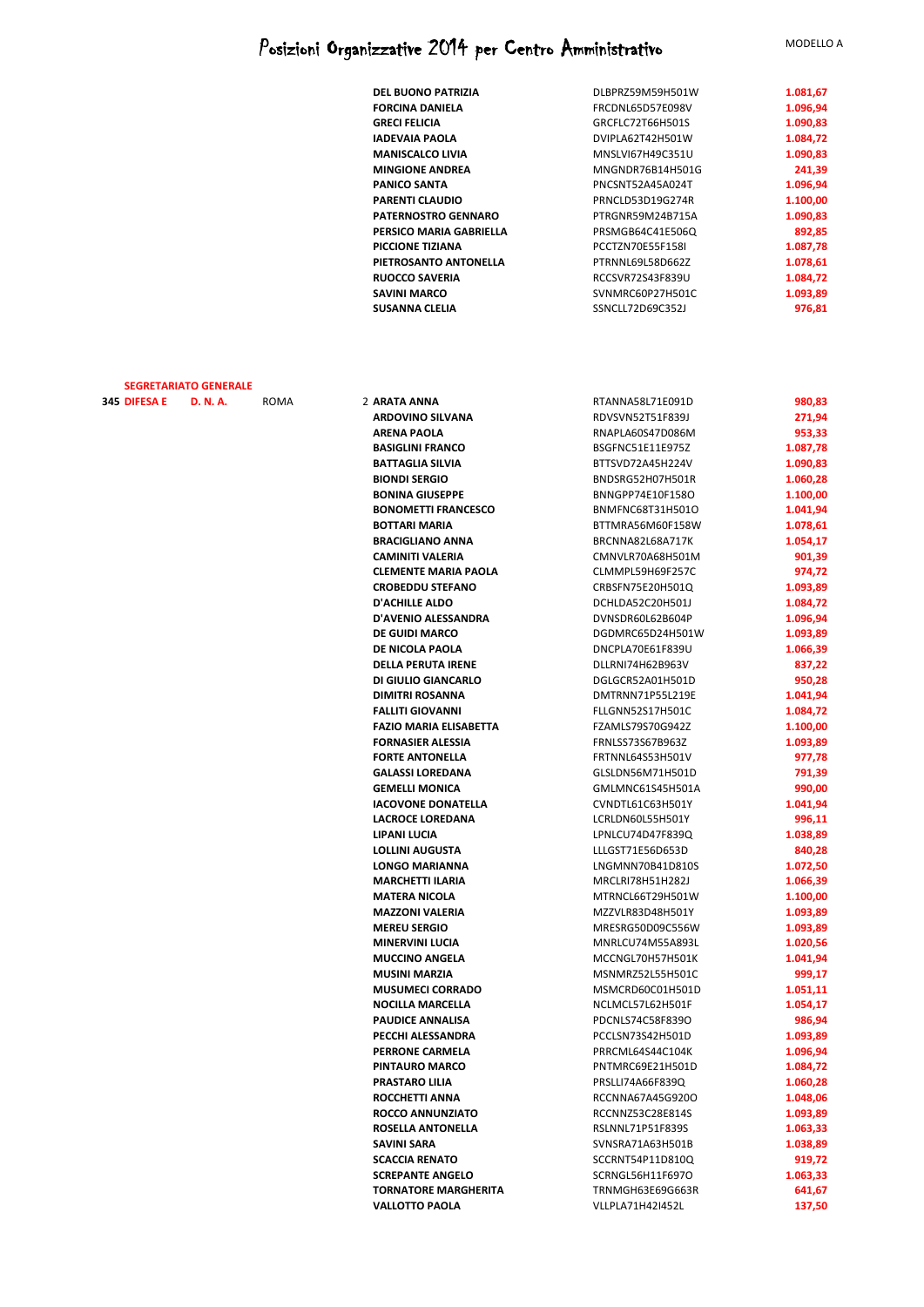| <b>DIREZIONE GENERALE PER</b> |     |
|-------------------------------|-----|
| 413 IL PERSONALE CIVILE       | RON |

**IL PERSONALE CIVILE ASCOLILLO GIULIANA AURELI LUCIA BENDIA VALENTINA BONIFAZIO PAOLA BUCCHERI ALESSANDRA CANNA CLAUDIA CARDONA GIUSEPPINA CESETTI SIMONETTA**  $CIOTTA GUIDO$  $COCOZZA$  SIMONA **COLETTA FILOMENA COLETTI ANNA CONVERTITO VINCENZO CRUSCO ANTONIO D'AMICO LORENZO DE ANGELIS ROBERTO DE LUCA ADELINA DE PALMA ISABELLA D'ELIA SARA DELOGU ROSA ERAMO STEFANO FIOCCO MARINA FORTUNATI STEFANO GAGLIARDI ASSUNTA GALASSI LOREDANA GRAPPASONNI BARBARA GUERRIERO GIANFRANCO IANNELLO ROSA RITA LOVALLO SABRINA MACCARONE ROSARIA MAPPINI PATRIZIA MARRACCINI MARCO MARZOLI CLAUDIA MAZZONI ALESSIA MILETO MARIA MOCINI GUIDO MOIO ROSARIA MONTANARI ANGELA MONTI ANGELA PALLESCHI SONIA PANNUTO ANTONELLA PENSIEROSO GIUSEPPE PERFETTO ELIANA PIETRAFORTE DIEGO PIZZINI ANNA RAUCCI ELISABETTA RICCI IRENE ROSA ANNAMARIA ROSSI FLAVIANA RUBERTI MICHELE SALATINI DOMENICA SCOTTO ANTONELLA SEVA MARIA ROSSELLA SGLAVO GIUSEPPE SPANU GIULIO STOMACI COSIMO TISEO MARCO VINCENZI GLORIA ZAGARI ALESSANDRA** ZGRLSN72A68H501I **33,61 ZAMBON SILVANO** 

| SCLGLN75E63F839D | 1.051,11 |
|------------------|----------|
| RLALCU73R52L182O | 1.090,83 |
| BNDVNT70A46H501H | 1.096,94 |
| BNFPLA59A45H501B | 963.87   |
| BCCLSN72E53G273E | 831,11   |
| CNNCLD50M48C268D | 1.096,94 |
| CRDGPP55C71H501Z | 1.072,50 |
| CSTSNT56T58H501P | 1.066,39 |
| CTTGDU61S25H501E | 1.100,00 |
| CCZSMN66H46H501A | 1.066,39 |
| CLTFMN60B60H501E | 1.081,67 |
| CLTNNA53C66H824M | 1.100.00 |
| CNVVCN61S04H501U | 1.090,83 |
| CRSNTN71E26A773T | 1.084,72 |
| DMCLNZ65P04B860J | 1.096,94 |
| DNGRRT76A15H501H | 1.100,00 |
| DLCDLN71D50Z133F | 1.081,67 |
| DPLSLL68L52H501M | 1.054,17 |
| DLESRA67L68H501U | 1.063,33 |
| DLGRSO66H55F979E | 1.100,00 |
| RMESFN74T26H501P | 1.096,94 |
| FCCMRN57E66H501T | 1.090,83 |
| FRTSFN71T28E812O |          |
| GGLSNT62H57G476T | 1.084,72 |
|                  | 1.100,00 |
| GLSLDN56M71H501D | 238,33   |
| GRPBBR66C43H501G | 1.093,89 |
| GRRGFR71E27F839O | 1.081,67 |
| NNLRRT73C54F537C | 830,46   |
| LVLSRN68H69H501Z | 1.100,00 |
| MCCRSR70A48H516S | 1.100,00 |
| MPPPRZ65D58H501Z | 1.093,89 |
| MRRMRC66A29H501A | 1.100,00 |
| MRZCLD68A64H501W | 1.081,67 |
| MZZLSS73S53H501P | 1.066,39 |
| MLTMRA62S45G791L | 1.096,94 |
| MCNGDU66H19F499V | 1.054,17 |
| MOIRSR76R48F839R | 1.090,83 |
| MNTNGL68H60A515C | 1.011,39 |
| MNTNGL59H66H501I | 1.087,78 |
| PLLSNO60H57H501O | 1.100,00 |
| PNNNNL69B64H501J | 532,88   |
| PNSGPP72E16H501M | 1.100,00 |
| PRFLNE78M59B963Q | 1.063,33 |
| PTRDGI63C30H501Z | 1.096.94 |
| PZZNNA62R51H501E | 1.096,94 |
| RCCLBT64S50H501Y | 1.078,61 |
| RCCRNI72R42H501M | 1.100,00 |
| RSONMR67D43H501P | 1.078,61 |
| RSSFVN60D48H501B | 1.051,11 |
| RBRMHL71E17F839U | 1.100,00 |
| SLTDNC50C60H387W | 1.100,00 |
| SCTNNL60L47H501C | 1.100,00 |
| SVEMRS55H46G188L | 1.100,00 |
| SGLGPP63C14G702D | 1.072,50 |
| SPNGLI79R22H501W | 1.087,78 |
| STMCSM56E18H501N | 1.100,00 |
| TSIMRC63P23H501T | 1.069,44 |
| VNCGLR71T62B627D | 1.054,17 |
| ZGRLSN72A68H501I | 33,61    |
| ZMBSVN49P04H501W | 458,33   |
|                  |          |

**524 RAGGRUPPAMENTO** 

**AUTONOMO MD** ROMA 2 **LOLLINI AUGUSTA** LLLGST71E56D653D **183,33 MELE ELVIRA MARIA MLELRM58C42D766P 1.078,61**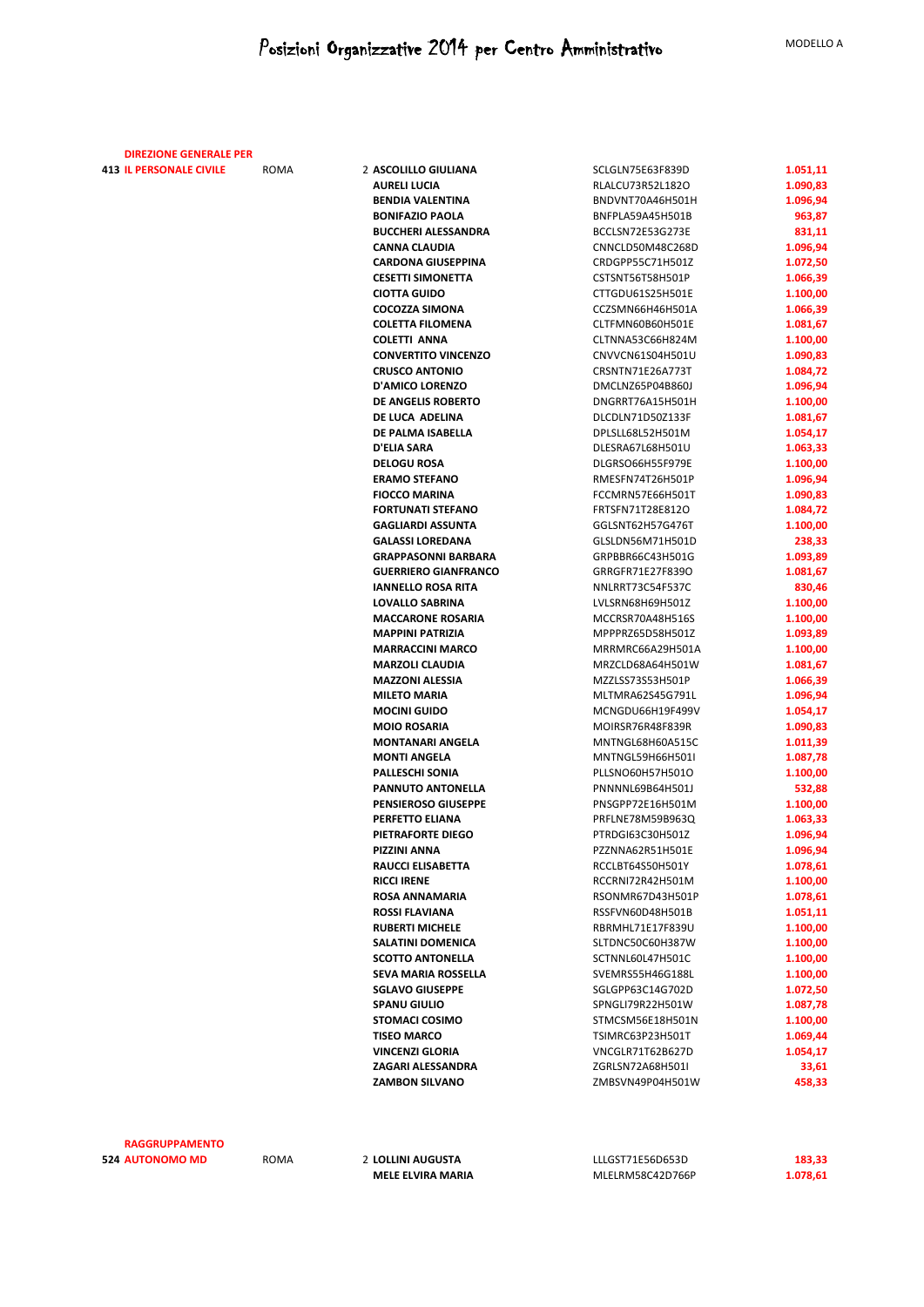| <b>SEGRETERIA</b><br><b>PERM.COMMISSIONE</b><br>531 AVANZ.UFF.LI           | ROMA        | 2 AMADEO MANUELA<br><b>MARZOCCHI LUCA</b>                                                                                                                      | MDAMNL67L58E202Z<br>MRZLCU61L25H501T                                                                                                     | 1.100,00<br>1.100,00                                                           |
|----------------------------------------------------------------------------|-------------|----------------------------------------------------------------------------------------------------------------------------------------------------------------|------------------------------------------------------------------------------------------------------------------------------------------|--------------------------------------------------------------------------------|
| <b>TELEDIFE SERVIZIO</b><br><b>TECNICO TERRITORIALE</b><br><b>534 ROMA</b> | <b>ROMA</b> | 2 INGRIA DONATELLA GEMMA<br>SANTODONATO VINCENZO                                                                                                               | NGRDTL64L65B429H<br>SNTVCN55C29E958R                                                                                                     | 1.072,50<br>782,22                                                             |
| <b>UFFICIO</b><br><b>AMMINISTRAZIONE</b><br><b>541 SPECIALI</b>            | ROMA        | 2 ELIA BARBARA<br><b>MANCINI VINCENZO</b>                                                                                                                      | LEIBBR73H46H501R<br>MNCVCN57C12A062O                                                                                                     | 1.100,00<br>1.100,00                                                           |
|                                                                            |             | <b>ZAPPALA' MARCO FABIO</b>                                                                                                                                    | ZPPMCF61R11H501E                                                                                                                         | 1.100,00                                                                       |
| 701 COMANDO C4 DIFESA                                                      | ROMA        | 2 ALIBERTI MONICA<br>CALISTA NADIA<br><b>CAPUTO MARINA</b><br><b>CORTELLESSA GIUSEPPE</b><br><b>GERACI EMILIA</b><br><b>ORLANDI PINA</b><br><b>RICCI FABIO</b> | LBRMNC64B62H501T<br>CLSNDA59M46H501X<br>CPTMRN59M51H501C<br>CRTGPP56M02I408I<br>GRCMLE62R60F839H<br>RLNPNI67P53H501J<br>RCCFBA65A13H501R | 1.093,89<br>1.100,00<br>1.057,22<br>1.100,00<br>601,94<br>1.100,00<br>1.081,67 |
| DIR. GEN.DI COMM. E DEI<br><b>835 SERVIZI GENERALI</b>                     | ROMA        | 2 ABBATE MARIO                                                                                                                                                 | BBTMRA54L03D662O                                                                                                                         | 1.100,00                                                                       |
|                                                                            |             | <b>ALOI MARIA GRAZIA</b><br><b>CAPITELLI MARIA LUISA</b><br><b>CAPPABIANCA ARMANDA</b><br><b>CASTRIZIO DONATELLA</b><br><b>CIARLO LUCA</b>                     | LAOMGR65S67L219W<br>CPTMLS51H65F839K<br>CPPRND54S54H501W<br>CSTDTL73A55H224X<br>CRLLCU65T06H501B                                         | 1.087,78<br>1.100,00<br>1.100,00<br>1.100,00<br>1.090,83                       |
|                                                                            |             | <b>CICCIMARRA FRANCESCO</b><br><b>CORSI ALDO</b><br><b>CUCCIA ELISABETTA</b><br>DE FELICI CARLA<br>DI ANGELO ANNA RITA                                         | CCCFNC64H16H703S<br>CRSLDA49P29H501M<br>CCCLBT71A60G273P<br>DFLCRL53M64H501C<br>DNGNRT68A47D773Y                                         | 1.100,00<br>825,00<br>493,63<br>1.038,89<br>1.100,00                           |
|                                                                            |             | <b>FANFANI MARCELLA</b><br><b>IDOLO FABIOLA</b><br><b>INGHINGOLO FRANCESCA</b><br><b>LORENZI ELISA</b><br><b>MANETTA FLAMINIA</b>                              | FNFMCL49D53H501U<br>DLIFBL67S67H501A<br>NGHFNC72C67L840W<br>LRNLSE54M53E908D<br>MNTFMN65E45H501R                                         | 363,61<br>1.075,56<br>1.090,83<br>1.093,89<br>1.100,00                         |
|                                                                            |             | <b>MARIANI ANTONIO</b><br><b>NERI STEFANIA</b><br><b>ORSO RENATO</b><br>PALMARINI PAOLA                                                                        | MRNNTN55A17I284G<br>NRESFN60R60H501K<br>RSORNT62R12E041D<br>PLMPLA57A68H501N                                                             | 198,61<br>1.051,11<br>1.054,17<br>1.090,83                                     |
|                                                                            |             | PARRELLA MARIA<br>PIRRONGELLI FABRIZIA<br><b>PROSPERI DANIELA</b><br><b>RANA EMMA</b><br><b>RASPANTE RACHELE</b>                                               | PRRMRA60D53B351R<br>PRRFRZ66S47H501K<br>PRSDNL54C63H501R<br>RNAMME56R58H501X<br>RSPRHL75M49H501D                                         | 1.045,00<br>1.090,83<br>1.081,67<br>1.100,00<br>1.093,89                       |
|                                                                            |             | <b>STEINER PAOLO</b><br><b>TOLLI ROSA</b><br><b>TONDO FRANCO</b><br><b>TONELLI MARIA CRISTINA</b><br><b>TREVISANI LAURA</b>                                    | STNPLA61E23H501U<br>TLLRSO62R58H501L<br>TNDFNC58B24C448X<br>TNLMCR52S41H501M<br>TRVLRA72H61F839U                                         | 1.090,83<br>1.100,00<br>901,39<br>1.087,78<br>1.084,72                         |
|                                                                            |             |                                                                                                                                                                |                                                                                                                                          |                                                                                |

### **ESERCITO ITALIANO**

**C.E. Ente Città CAT Cognome Nome Codice Fiscale Importo**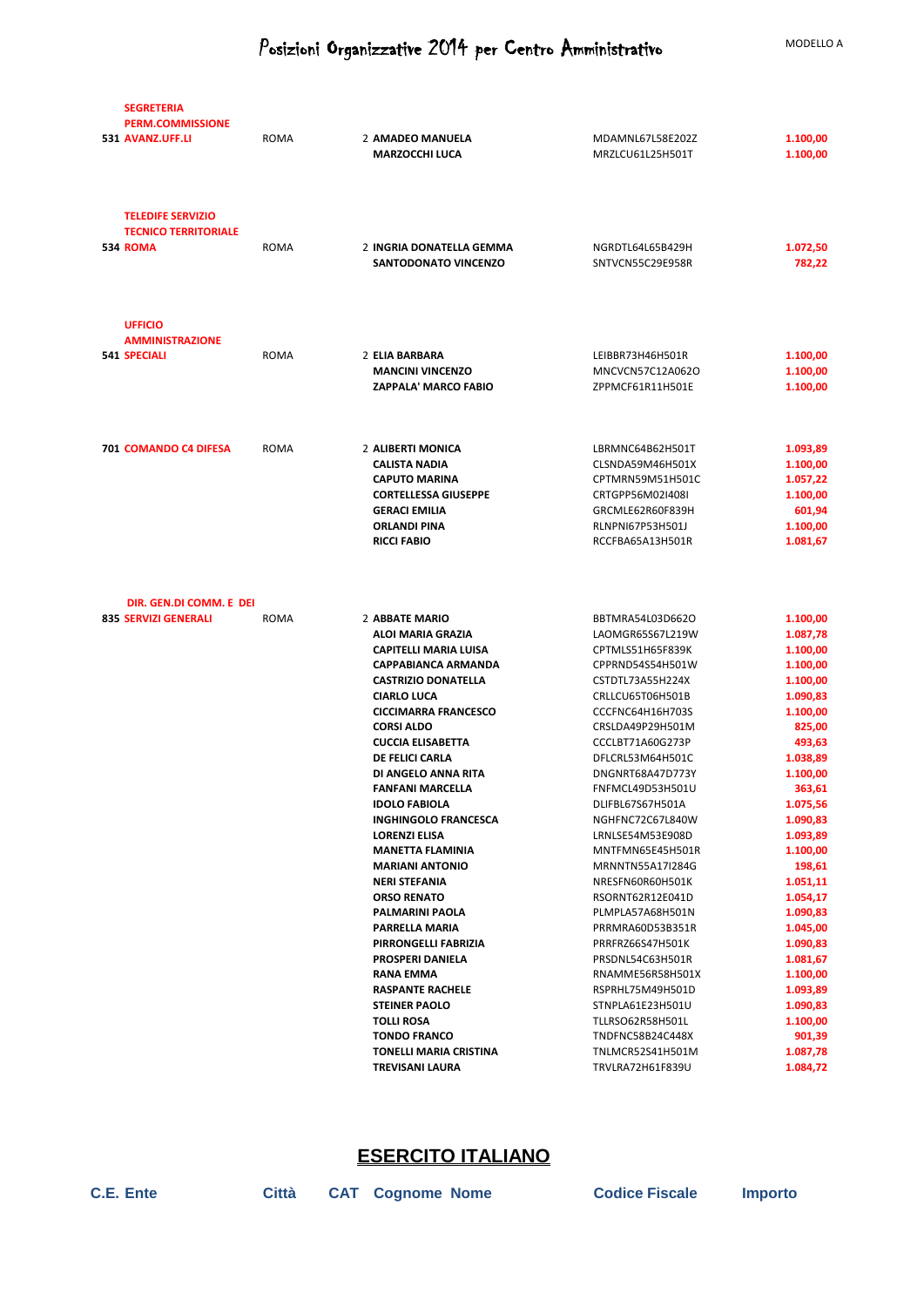| <b>STATO MAGGIORE</b>    |             |                              |                  |          |
|--------------------------|-------------|------------------------------|------------------|----------|
| 271 ESERCITO             | <b>ROMA</b> | 2 CELESTE PATRIZIA           | CLSPRZ70T43I804Y | 1.100,00 |
|                          |             | DE PALMA ANTONELLA           | DPLNNL69S45H501N | 1.100,00 |
|                          |             | <b>GIONFRIDA ALESSANDRO</b>  | GNFLSN64D20H501W | 1.087,78 |
|                          |             | <b>GUISO MASSIMO</b>         | GSUMSM67H19H501K | 1.100,00 |
|                          |             | PROCACCIANTE ANNARITA        | PRCNRT62C44A515X | 1.048,06 |
|                          |             | SCHIAVELLI MARIA ANTONIETTA  | SCHMNT62E55D005N | 1.100,00 |
|                          |             | <b>SOCCORSI MARIA TERESA</b> | SCCMTR57P51A446O | 1.100,00 |
|                          |             | <b>VESTRI STEFANIA</b>       | VSTSFM75R56D612E | 1.075,56 |
| <b>COMANDO LOGISTICO</b> |             |                              |                  |          |
| <b>517 DELL'ESERCITO</b> | <b>ROMA</b> | 2 D'ANGELO ALESSANDRA        | DNGLSN65H55A323M | 1.078,61 |
|                          |             | <b>FERRI LEONARDO</b>        | FRRLRD64R10H501F | 1.100,00 |
|                          |             | <b>GROSSI GIUSEPPE</b>       | GRSGPP59L26H501B | 1.100,00 |
|                          |             | <b>NALBONE PIERGIUSEPPE</b>  | NLBPGS58H29H501E | 1.100,00 |
|                          |             | <b>RECCHIA RAFFAELLA</b>     | RCCRFL56T44H501S | 1.100,00 |
|                          |             | <b>ZEZZA ELISA</b>           | ZZZLSE65S46H501N | 1.100,00 |

### **MARINA MILITARE**

|  | <b>C.E. Ente</b><br><b>COMANDO MARITTIMO</b>              | <b>Città</b>  | <b>Cognome Nome</b><br>CAT                         | <b>Codice Fiscale</b>                | Importo              |
|--|-----------------------------------------------------------|---------------|----------------------------------------------------|--------------------------------------|----------------------|
|  | <b>66 CAPITALE</b>                                        | <b>ROMA</b>   | 2 BELARDI ANDREA                                   | BLRNDR72R24H501K                     | 870,83               |
|  |                                                           |               | <b>GESSI VERALDO</b>                               | GSSVLD58D21L639X                     | 1.100,00             |
|  |                                                           |               | PELLEGRINO GIUSEPPE                                | PLLGPP55L15E606I                     | 800,56               |
|  |                                                           |               | <b>VASSALLO GIOVANNA</b>                           | VSSGNN66P68H501S                     | 632,50               |
|  |                                                           |               | <b>VURCHIO FRANCESCA</b>                           | VRCFNC73H50H501S                     | 999,17               |
|  | <b>INFERMERIA PRESIDIARIA</b>                             |               |                                                    |                                      |                      |
|  | 70 DI                                                     | <b>ROMA</b>   | 2 DESIDERI ROBERTO                                 | DSDRRT60D09H501J                     | 1.087,78             |
|  |                                                           |               | LO PRESTI GIUSEPPE                                 | LPRGPP63A08I199X                     | 58,06                |
|  |                                                           |               | PIOLI MARIA ASSUNTA                                | PLIMSS62M55G148B                     | 1.100,00             |
|  | <b>CIRCOLO UFFICIALI M.M.</b>                             |               |                                                    |                                      |                      |
|  | <b>115 CAIO DUILIO</b>                                    | <b>ROMA</b>   | 2 MARASCO ELISA                                    | MRSLSE68P48H501N                     | 1.075,56             |
|  | <b>CENTRO</b>                                             |               |                                                    |                                      |                      |
|  | <b>TELECOMUNICAZIONI ED</b>                               |               |                                                    |                                      |                      |
|  | 250 INFORMATICA M.M.                                      | <b>ROMA</b>   | 2 CARLONE ISABELLA<br><b>DE REMIGIS PIER PAOLO</b> | CRLSLL64C49H501Y                     | 1.075,56             |
|  |                                                           |               | PIERANGELINI FRANCESCO                             | DRMPPL74M10H501C<br>PRNFNC57R09B114X | 1.100,00<br>1.100,00 |
|  |                                                           |               | <b>SIRIGU GIAN NICOLA</b>                          | SRGGNC68T06H118V                     | 1.100,00             |
|  |                                                           |               |                                                    |                                      |                      |
|  | <b>DIREZIONE GENIO</b><br>276 MILITARE PER LA MARINA ROMA |               | 2 CATALANO GIAMPAOLO                               | CTLGPL67P02H501U                     | 1.100,00             |
|  |                                                           |               | <b>CHICCA WALTER</b>                               | CHCWTR63C22H501Q                     | 1.060,28             |
|  |                                                           |               | <b>IAQUONE MAURO</b>                               | QNIMRA52B22G865U                     | 1.100,00             |
|  |                                                           |               | <b>MOSCA ANTONIO</b>                               | MSCNTN52L25H501F                     | 1.100,00             |
|  |                                                           |               | PANGRAZI MARIO                                     | PNGMRA55C31L719X                     | 870,83               |
|  |                                                           |               | <b>SANTAMARIA RITA</b>                             | SNTRTI56C63H501F                     | 1.100,00             |
|  |                                                           |               | 1 SABATINI MARIA CHIARA                            | SBTMCH71D61I838B                     | 1.800,00             |
|  | <b>COMANDO LOGISTICO</b>                                  |               |                                                    |                                      |                      |
|  | <b>339 DELLA MARINA MILITARE</b>                          | <b>NAPOLI</b> | 2 BUSSONE CARMINE                                  | BSSCMN72P20H860R                     | 776,11               |
|  |                                                           |               | <b>CAPARDI ANDREA</b>                              | CPRNDR72S21H501O                     | 183,33               |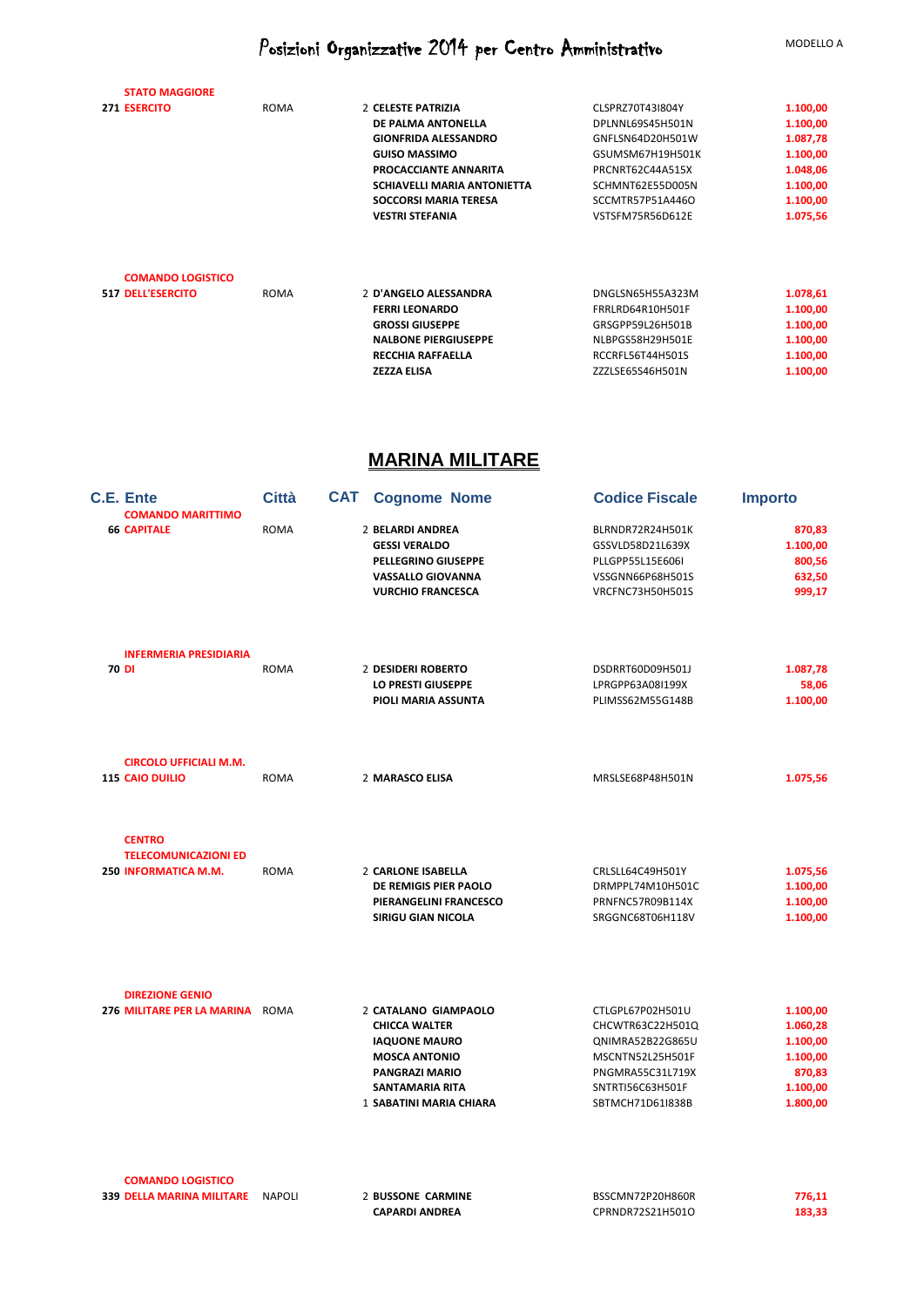|                                     |             | DE CESARIS ANTONIO                                | DCSNTN60B09H501N                     | 198,61               |
|-------------------------------------|-------------|---------------------------------------------------|--------------------------------------|----------------------|
|                                     |             | <b>PANGRAZI MARIO</b>                             | <b>PNGMRA55C31L719X</b>              | 223,06               |
|                                     |             | <b>PANNULO GIUSEPPE</b>                           | PNNGPP78M01A512S                     | 30,56                |
|                                     |             | <b>SGATTONI FRANCO</b>                            | SGTFNC64C11H501A                     | 223,06               |
| <b>STATO MAGGIORE</b><br>349 MARINA | ROMA        | 2 AURELI LUCILLA                                  | RLALLL62M70A345J                     | 1.100,00             |
|                                     |             | <b>BALLERO' DANIELA</b>                           | BLLDNL59B56E425P                     | 1.084,72             |
|                                     |             | <b>BILANZONE FABIO</b>                            | BLNFBA74P27H501V                     | 1.093,89             |
|                                     |             | <b>BOSCO VINCENZO</b>                             | BSCVCN73R25H703G                     | 1.100.00             |
|                                     |             | <b>CASTRECHINI ALESSANDRA</b>                     | CSTLSN74C60A323S                     | 9,17                 |
|                                     |             | <b>COSENTINO ANTONIO GIOVANNI</b>                 | CSNNNG56H24L233Z                     | 1.072,50             |
|                                     |             | <b>D'AGNANO VINCENZO</b>                          | DGNVCN63S16H501I                     | 1.100,00             |
|                                     |             | <b>DALL'AGLIO LAURA</b>                           | DLLLRA73H65A944B                     | 902,86               |
|                                     |             | DE SIMONE VINCENZO                                | DSMVNC73D26B715C                     | 1.087,78             |
|                                     |             | <b>ESPOSITO FARESE ROBERTA</b>                    | SPSRRT49B66H501M                     | 183,33               |
|                                     |             | <b>FERRARA VINCENZO</b>                           | FRRVCN74A04H703J                     | 916,67               |
|                                     |             | LE BOFFE CARLA                                    | LBFCRL62P68F839C                     | 1.075,56             |
|                                     |             | <b>LOIARRO MARIO</b>                              | LRRMRA64R05C352E                     | 1.090,83             |
|                                     |             | <b>MENCHETTI MARIA</b>                            | MNCMRA55A67H501O                     | 1.075,56             |
|                                     |             | <b>MINUCCI ANDREA</b>                             | NDRMCC72L24H501A                     | 745,56               |
|                                     |             | <b>NUNZIATA REGA FRANCESCA</b>                    | NNZFNC78M53F839E                     | 1.060,28             |
|                                     |             | <b>OLIVIER CLAUDIO</b>                            | LVRCLD59A25H501W                     | 1.057,22             |
|                                     |             | <b>PETROSSI CARLO</b>                             | PTRCRL63S23H501G                     | 1.084,72             |
|                                     |             | <b>RIDOLFI QUINTO</b>                             | RDLQNT51D17B398P                     | 1.100,00             |
|                                     |             | <b>RINALDI DARIO</b>                              | RNLDRA79C20D643V                     | 357,50               |
|                                     |             | <b>RUSSO GIACOMO</b>                              | RSSGCM69C27L747C                     | 733,33               |
|                                     |             | <b>SALVINI GIULIA</b><br>TAMANTI MARGHERITA MARIA | SLVGLI71R56A515U                     | 959,34               |
|                                     |             |                                                   | TMNMGH60E50H501A                     | 641,67               |
| <b>CENTRO CRITTOGRAFICO</b>         |             |                                                   |                                      |                      |
| 388 M.M.                            | <b>ROMA</b> | 2 MACCHIARELLA ALESSIO                            | MCCLSS77P18L219V                     | 1.093,89             |
|                                     |             | <b>MARINI FEDERICO</b>                            | MRNFRC77B24H501V                     | 1.066,39             |
|                                     |             | <b>SCHICKLIN CATHERINE</b>                        | SCHCHR52E48Z133T                     | 1.100,00             |
| <b>QUARTIERE GENERALE</b>           |             |                                                   |                                      |                      |
| <b>434 MARINA SANTA ROSA</b>        | <b>ROMA</b> | 2 DI RAIMONDO MARINELLA<br><b>ELIA EMANUELA</b>   | DRMMNL58H43H501Y<br>LEIMNL61A66H394K | 1.096,94<br>1.100,00 |
|                                     |             |                                                   |                                      |                      |

### **AERONAUTICA MILITARE**

| C.E. Ente                                           | <b>Città</b> | CAT | <b>Cognome Nome</b>         | <b>Codice Fiscale</b> | <b>Importo</b> |  |
|-----------------------------------------------------|--------------|-----|-----------------------------|-----------------------|----------------|--|
| <b>COMANDO SUPPORTI ENTI</b><br><b>8 DI VERTICE</b> | <b>ROMA</b>  |     | 2 D'ANGELO ANNA             | DNGNNA57R61F839U      | 1.100,00       |  |
|                                                     |              |     |                             |                       |                |  |
|                                                     |              |     | NIBBI ALESSIA               | NBBLSS68E43H501V      | 1.072,50       |  |
| <b>COMANDO LOGISTICO</b>                            |              |     |                             |                       |                |  |
| 533 A.M.                                            | ROMA         |     | 2 BERTI LOREDANA            | BRTLDN60M55I712O      | 168,06         |  |
|                                                     |              |     | <b>BUCCHERI ALESSANDRA</b>  | BCCLSN72E53G273E      | 91,67          |  |
|                                                     |              |     | <b>CAPONI SOMONETTA</b>     | CPNSNT66T41H501A      | 1.090,83       |  |
|                                                     |              |     | <b>CERRI ELIANA</b>         | CRRLNE60L45H501R      | 1.100,00       |  |
|                                                     |              |     | <b>CESARI MARZIA</b>        | CSRMRZ75H47D810E      | 1.100,00       |  |
|                                                     |              |     | <b>FACCIOLI ORNELLA</b>     | FCCRLL74H47F839D      | 760,83         |  |
|                                                     |              |     | <b>GUERRISI ORLANDO</b>     | GRRRND52R13H501B      | 1.100,00       |  |
|                                                     |              |     | <b>MAZZIA FRANCESCA</b>     | MZZFNC76A57F205G      | 577,50         |  |
|                                                     |              |     | <b>MILELLA NICOLA OSCAR</b> | MLLNLS74B12A662R      | 256,67         |  |
|                                                     |              |     | <b>OLIVIER PAOLO</b>        | LVRPLA65E09H501S      | 1.100,00       |  |
|                                                     |              |     | <b>PARZIALE DONATELLA</b>   | PRZDTL69C52E472F      | 1.054,17       |  |
|                                                     |              |     | PIGNOLO PAOLA IRENE         | PGNPRN72M51F537P      | 744,24         |  |